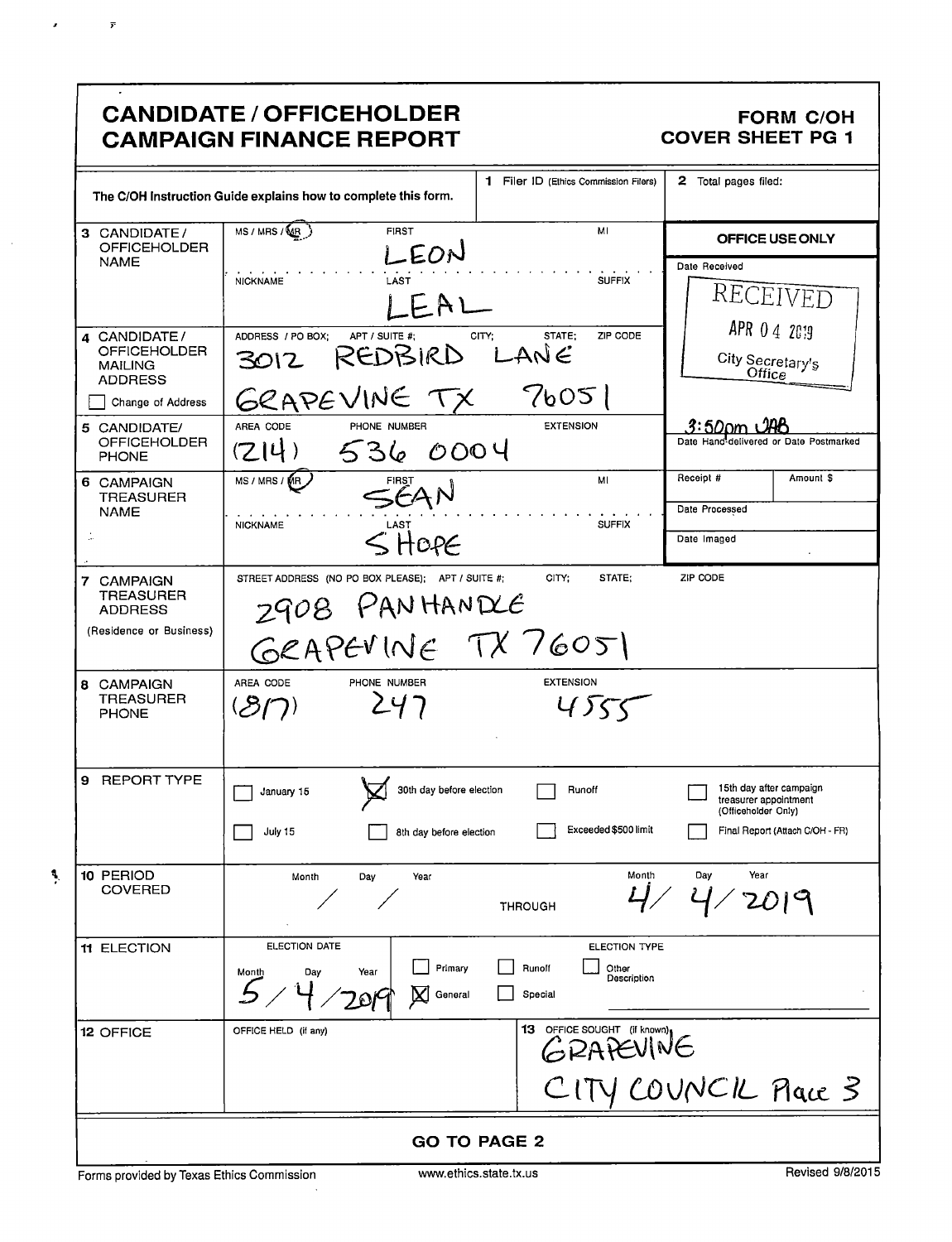## CANDIDATE / OFFICEHOLDER<br>CAMPAIGN FINANCE REPORT COVER SHEET PG 2 **CAMPAIGN FINANCE REPORT**

e

 $\ddot{\cdot}$ 

 $\pmb{\mathcal{L}}$ 

 $\overline{\bullet}$ 

| 14 C/OH NAME                                              |                                                                                                                                                                                                                                                                                                                                                                                                  | LEON LEAL                                                                                                                                                   | <b>15</b> Filer ID (Ethics Commission Filers) |  |  |
|-----------------------------------------------------------|--------------------------------------------------------------------------------------------------------------------------------------------------------------------------------------------------------------------------------------------------------------------------------------------------------------------------------------------------------------------------------------------------|-------------------------------------------------------------------------------------------------------------------------------------------------------------|-----------------------------------------------|--|--|
| <b>16 NOTICE FROM</b><br><b>POLITICAL</b><br>COMMITTEE(S) | THIS BOX IS FOR NOTICE OF POLITICAL CONTRIBUTIONS ACCEPTED OR POLITICAL EXPENDITURES MADE BY POLITICAL COMMITTEES TO<br>SUPPORT THE CANDIDATE / OFFICEHOLDER. THESE EXPENDITURES MAY HAVE BEEN MADE WITHOUT THE CANDIDATE'S OR OFFICEHOLDER'S<br>KNOWLEDGE OR CONSENT. CANDIDATES AND OFFICEHOLDERS ARE REQUIRED TO REPORT THIS INFORMATION ONLY IF THEY RECEIVE NOTICE<br>OF SUCH EXPENDITURES. |                                                                                                                                                             |                                               |  |  |
|                                                           | <b>COMMITTEE TYPE</b>                                                                                                                                                                                                                                                                                                                                                                            | <b>COMMITTEE NAME</b>                                                                                                                                       |                                               |  |  |
|                                                           | <b>GENERAL</b>                                                                                                                                                                                                                                                                                                                                                                                   |                                                                                                                                                             |                                               |  |  |
|                                                           | SPECIFIC                                                                                                                                                                                                                                                                                                                                                                                         | <b>COMMITTEE ADDRESS</b>                                                                                                                                    |                                               |  |  |
|                                                           |                                                                                                                                                                                                                                                                                                                                                                                                  | COMMITTEE CAMPAIGN TREASURER NAME                                                                                                                           |                                               |  |  |
| <b>Additional Pages</b>                                   |                                                                                                                                                                                                                                                                                                                                                                                                  | SEAN SHOPE                                                                                                                                                  |                                               |  |  |
|                                                           |                                                                                                                                                                                                                                                                                                                                                                                                  | <b>COMMITTEE CAMPAIGN TREASURER ADDRESS</b><br>۰                                                                                                            |                                               |  |  |
| <b>17 CONTRIBUTION</b><br><b>TOTALS</b>                   | 1.                                                                                                                                                                                                                                                                                                                                                                                               | TOTAL POLITICAL CONTRIBUTIONS OF \$50 OR LESS (OTHER THAN<br>PLEDGES, LOANS, OR GUARANTEES OF LOANS), UNLESS ITEMIZED                                       | \$                                            |  |  |
|                                                           | 2.                                                                                                                                                                                                                                                                                                                                                                                               | TOTAL POLITICAL CONTRIBUTIONS<br>(OTHER THAN PLEDGES, LOANS, OR GUARANTEES OF LOANS)                                                                        | \$                                            |  |  |
| <b>EXPENDITURE</b><br><b>TOTALS</b>                       | З.<br>TOTAL POLITICAL EXPENDITURES OF \$100 OR LESS,<br>\$<br><b>UNLESS ITEMIZED</b>                                                                                                                                                                                                                                                                                                             |                                                                                                                                                             |                                               |  |  |
|                                                           | <b>TOTAL POLITICAL EXPENDITURES</b><br>4.<br>\$                                                                                                                                                                                                                                                                                                                                                  |                                                                                                                                                             |                                               |  |  |
| <b>CONTRIBUTION</b><br><b>BALANCE</b>                     | 5.<br>TOTAL POLITICAL CONTRIBUTIONS MAINTAINED AS OF THE LAST DAY<br>\$<br>70.63<br>OF REPORTING PERIOD                                                                                                                                                                                                                                                                                          |                                                                                                                                                             |                                               |  |  |
| <b>OUTSTANDING</b><br><b>LOAN TOTALS</b>                  | ۰6.                                                                                                                                                                                                                                                                                                                                                                                              | TOTAL PRINCIPAL AMOUNT OF ALL OUTSTANDING LOANS AS OF THE<br>LAST DAY OF THE REPORTING PERIOD                                                               | \$                                            |  |  |
| 18 AFFIDAVIT                                              |                                                                                                                                                                                                                                                                                                                                                                                                  | I swear, or affirm, under penalty of perjury, that the accompanying report is<br>true and correct and includes alkinformation required to be reported by me |                                               |  |  |
|                                                           | TARA A BROOKS<br>Notary Public, State of Texas<br>Comm. Expires 10-08-2022<br>Notary ID 12435787-3                                                                                                                                                                                                                                                                                               | under Title 15/ Election Code.                                                                                                                              |                                               |  |  |
| $\sim 1$                                                  |                                                                                                                                                                                                                                                                                                                                                                                                  | Signature of Candidate or Officeholder                                                                                                                      |                                               |  |  |
| $\mathcal{V}_2$<br>AFFIX NOTARY STAMP / SEALABOVE         |                                                                                                                                                                                                                                                                                                                                                                                                  |                                                                                                                                                             |                                               |  |  |
|                                                           |                                                                                                                                                                                                                                                                                                                                                                                                  | Sworn to and subscribed before me, by the said <b>Lem Leaf</b>                                                                                              | , this the $4th$                              |  |  |
| day of <b>HDRIL</b>                                       |                                                                                                                                                                                                                                                                                                                                                                                                  | $\ldots$ , 20 $n$ , to certify which, witness my hand and seal of office.                                                                                   |                                               |  |  |
|                                                           |                                                                                                                                                                                                                                                                                                                                                                                                  | aea A Bennis                                                                                                                                                | Natanu Public                                 |  |  |
| Signature of officer administering oath                   |                                                                                                                                                                                                                                                                                                                                                                                                  | Printed name of officer administering oath                                                                                                                  | Title of officer administering oath           |  |  |
| Forms provided by Texas Ethics Commission                 |                                                                                                                                                                                                                                                                                                                                                                                                  | www.ethics.state.tx.us                                                                                                                                      | Revised 9/8/2015                              |  |  |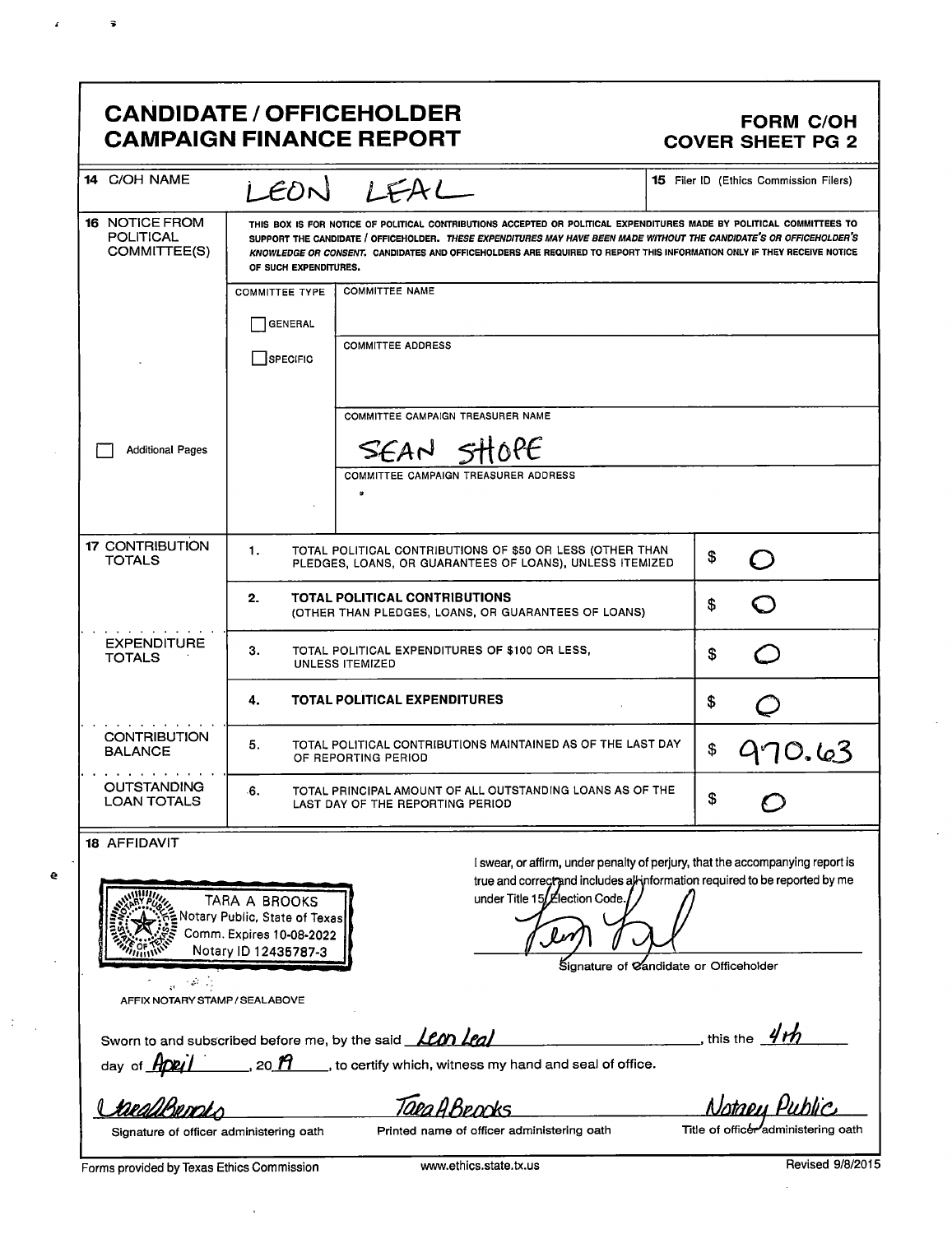# SUBTOTALS - C/OH FORM C/OH

 $\overline{r}$ 

 $\mathbf{A}$ 

# COVER SHEET PG 3

|                       | 19 FILER NAME<br>20 Filer ID (Ethics Commission Filers)                |                                                                                       |    |    |  |
|-----------------------|------------------------------------------------------------------------|---------------------------------------------------------------------------------------|----|----|--|
| 21 SCHEDULE SUBTOTALS | <b>SUBTOTAL</b><br><b>AMOUNT</b>                                       |                                                                                       |    |    |  |
| 1.                    |                                                                        | SCHEDULE A1: MONETARY POLITICAL CONTRIBUTIONS                                         |    | \$ |  |
| 2.                    |                                                                        | SCHEDULE A2: NON-MONETARY (IN-KIND) POLITICAL CONTRIBUTIONS                           |    | \$ |  |
| з.                    |                                                                        | SCHEDULE B: PLEDGED CONTRIBUTIONS                                                     |    | \$ |  |
| 4.                    | SCHEDULE E: LOANS                                                      |                                                                                       |    |    |  |
| 5.                    | SCHEDULE F1: POLITICAL EXPENDITURES MADE FROM POLITICAL CONTRIBUTIONS  |                                                                                       |    |    |  |
| 6.                    | SCHEDULE F2: UNPAID INCURRED OBLIGATIONS                               |                                                                                       |    |    |  |
| 7.                    | SCHEDULE F3: PURCHASE OF INVESTMENTS MADE FROM POLITICAL CONTRIBUTIONS |                                                                                       |    |    |  |
| 8.                    |                                                                        |                                                                                       | \$ |    |  |
| 9.                    |                                                                        | 8Z,026,01                                                                             |    |    |  |
| 10.                   |                                                                        | SCHEDULE H: PAYMENT MADE FROM POLITICAL CONTRIBUTIONS TO A BUSINESS OF C/OH           | \$ |    |  |
| 11.                   |                                                                        | SCHEDULE I: NON-POLITICAL EXPENDITURES MADE FROM POLITICAL CONTRIBUTIONS              |    |    |  |
| 12.                   |                                                                        | SCHEDULE K: INTEREST, CREDITS, GAINS, REFUNDS, AND CONTRIBUTIONS<br>RETURNED TO FILER |    | \$ |  |
|                       |                                                                        |                                                                                       |    |    |  |

÷,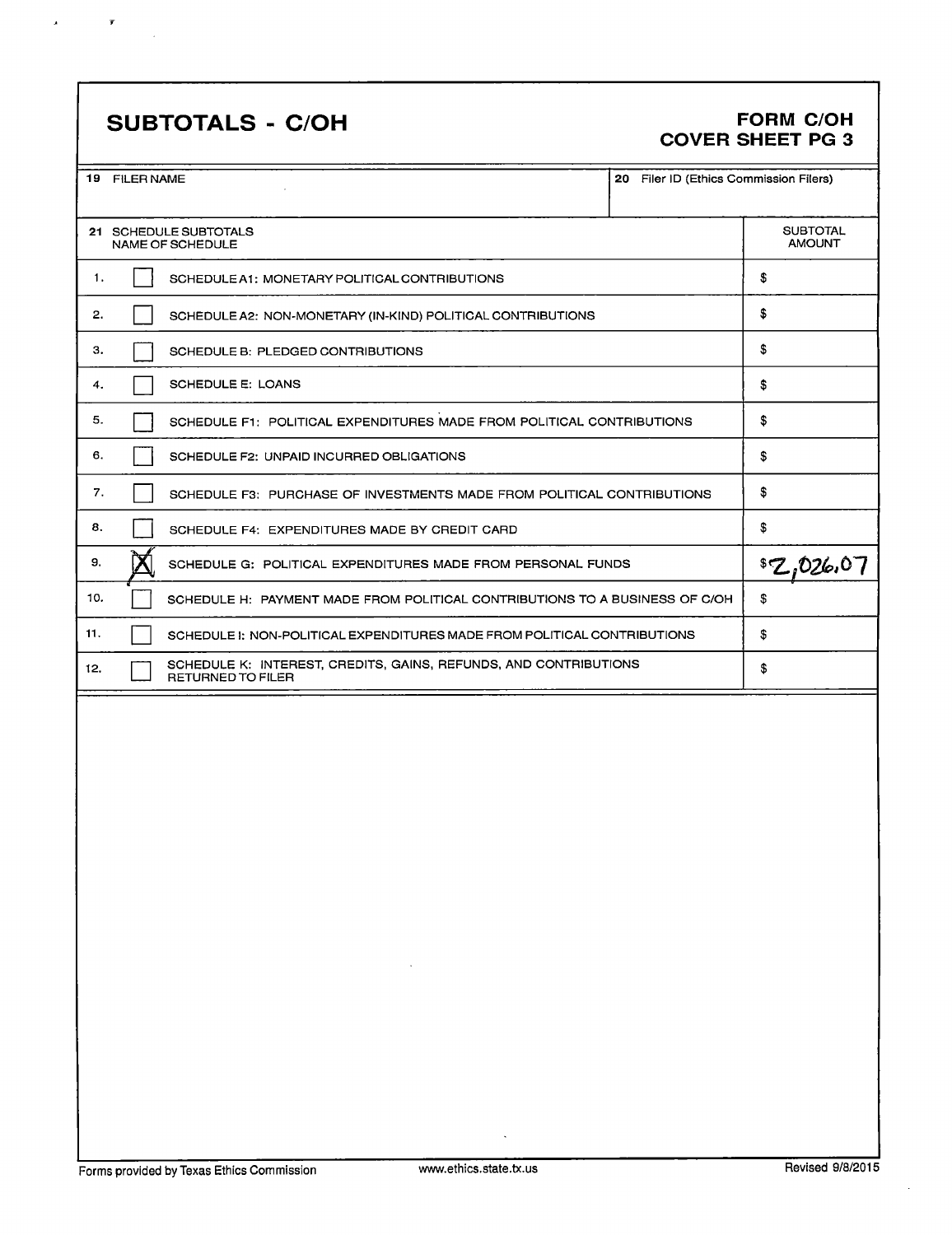### POLITICAL EXPENDITURES MADE FROM PERSONAL FUNDS

 $\mathbf{v} = \mathbf{v} \times \mathbf{v}$  .

|                                                                                                                                                                                |                                 | <b>EXPENDITURE CATEGORIES FOR BOX 8(a)</b>                                                                                                             |                                            |                                                                                                 |                                                                                                                                                                                           |                  |
|--------------------------------------------------------------------------------------------------------------------------------------------------------------------------------|---------------------------------|--------------------------------------------------------------------------------------------------------------------------------------------------------|--------------------------------------------|-------------------------------------------------------------------------------------------------|-------------------------------------------------------------------------------------------------------------------------------------------------------------------------------------------|------------------|
| <b>Advertising Expense</b><br>Accounting/Banking<br>Consulting Expense<br>Contributions/Donations Made By<br>Candidate/Officeholder/Political Committee<br>Credit Card Payment | Fees                            | Event Expense<br>Food/Beverage Expense<br>Gift/Awards/Memorials Expense<br>Legal Services<br>The Instruction Guide explains how to complete this form. | Polling Expense<br><b>Printing Expense</b> | Loan Repayment/Reimbursement<br>Office Overhead/Rental Expense<br>Salaries/Wages/Contract Labor | Solicitation/Fundraising Expense<br>Transportation Equipment & Related Expense<br><b>Travel In District</b><br><b>Travel Out Of District</b><br>Other (enter a category not listed above) |                  |
| 1 Total pages Schedule G:                                                                                                                                                      | 2 FILER NAME                    |                                                                                                                                                        |                                            |                                                                                                 | 3 Filer ID (Ethics Commission Filers)                                                                                                                                                     |                  |
| 4 Date                                                                                                                                                                         | 5 Payee name                    |                                                                                                                                                        |                                            |                                                                                                 |                                                                                                                                                                                           |                  |
| $6$ Amount $($)$                                                                                                                                                               | 7 Payee address;                | City; State; Zip Code                                                                                                                                  |                                            |                                                                                                 |                                                                                                                                                                                           |                  |
| Reimbursement from<br>political contributions<br>intended                                                                                                                      |                                 |                                                                                                                                                        |                                            |                                                                                                 |                                                                                                                                                                                           |                  |
| 8<br><b>PURPOSE</b><br>OF<br><b>EXPENDITURE</b>                                                                                                                                |                                 | (a) Category (See Categories listed at the top of this schedule)                                                                                       |                                            | (b) Description                                                                                 | Check if travel outside of Texas. Complete Schedule T.<br>Check if Austin, TX, officeholder living expense                                                                                |                  |
| Complete ONLY if direct<br>9.<br>expenditure to benefit C/OH                                                                                                                   |                                 | Candidate / Officeholder name                                                                                                                          |                                            | Office sought                                                                                   |                                                                                                                                                                                           | Office held      |
| Date<br>$\mathcal{Z}_I$                                                                                                                                                        | Payee name<br>15TA              | PEINT                                                                                                                                                  |                                            |                                                                                                 |                                                                                                                                                                                           |                  |
| Amount (\$)<br>Reimbursement from<br>political contributions<br>intended                                                                                                       | Payee address;<br>$V$ $\beta$ a | City; State; Zip Code<br>275 wyman St Waltham Ma 02451                                                                                                 |                                            |                                                                                                 |                                                                                                                                                                                           |                  |
| <b>PURPOSE</b><br>OF<br><b>EXPENDITURE</b>                                                                                                                                     |                                 | Category (See Categories listed at the top of this schedule)<br>Advectising Experse                                                                    |                                            | (b) Description                                                                                 | Check if travel outside of Texas. Complete Schedule T.<br>Check if Austin, TX, officeholder living expense                                                                                |                  |
| Complete ONLY if direct<br>expenditure to benefit C/OH                                                                                                                         |                                 | Candidate / Officeholder name                                                                                                                          |                                            | Office sought                                                                                   |                                                                                                                                                                                           | Office held      |
| Date                                                                                                                                                                           | Payee name                      | $S(C)$ ELECT, COM GSP, INC                                                                                                                             |                                            |                                                                                                 |                                                                                                                                                                                           |                  |
| Amount<br>Reimbursement from<br>political contributions<br>intended                                                                                                            | Pavee address;<br>BUSTON        | 1804 AFTON ST                                                                                                                                          | 77055                                      |                                                                                                 |                                                                                                                                                                                           |                  |
| <b>PURPOSE</b><br>OF<br><b>EXPENDITURE</b>                                                                                                                                     |                                 | Category (See Categories listed at the top of this schedule)<br>Advertising Experte                                                                    |                                            | (b) Description                                                                                 | Check if travel outside of Texas. Complete Schedule T.<br>Check if Austin, TX, officeholder living expense                                                                                |                  |
| Complete ONLY if direct<br>expenditure to benefit C/OH                                                                                                                         |                                 | Candidate / Officeholder name                                                                                                                          |                                            | Office sought                                                                                   |                                                                                                                                                                                           | Office held      |
|                                                                                                                                                                                |                                 | ATTACH ADDITIONAL COPIES OF THIS SCHEDULE AS NEEDED                                                                                                    |                                            |                                                                                                 |                                                                                                                                                                                           |                  |
| Forms provided by Texas Ethics Commission                                                                                                                                      |                                 |                                                                                                                                                        | www.ethics.state.tx.us                     |                                                                                                 |                                                                                                                                                                                           | Revised 9/8/2015 |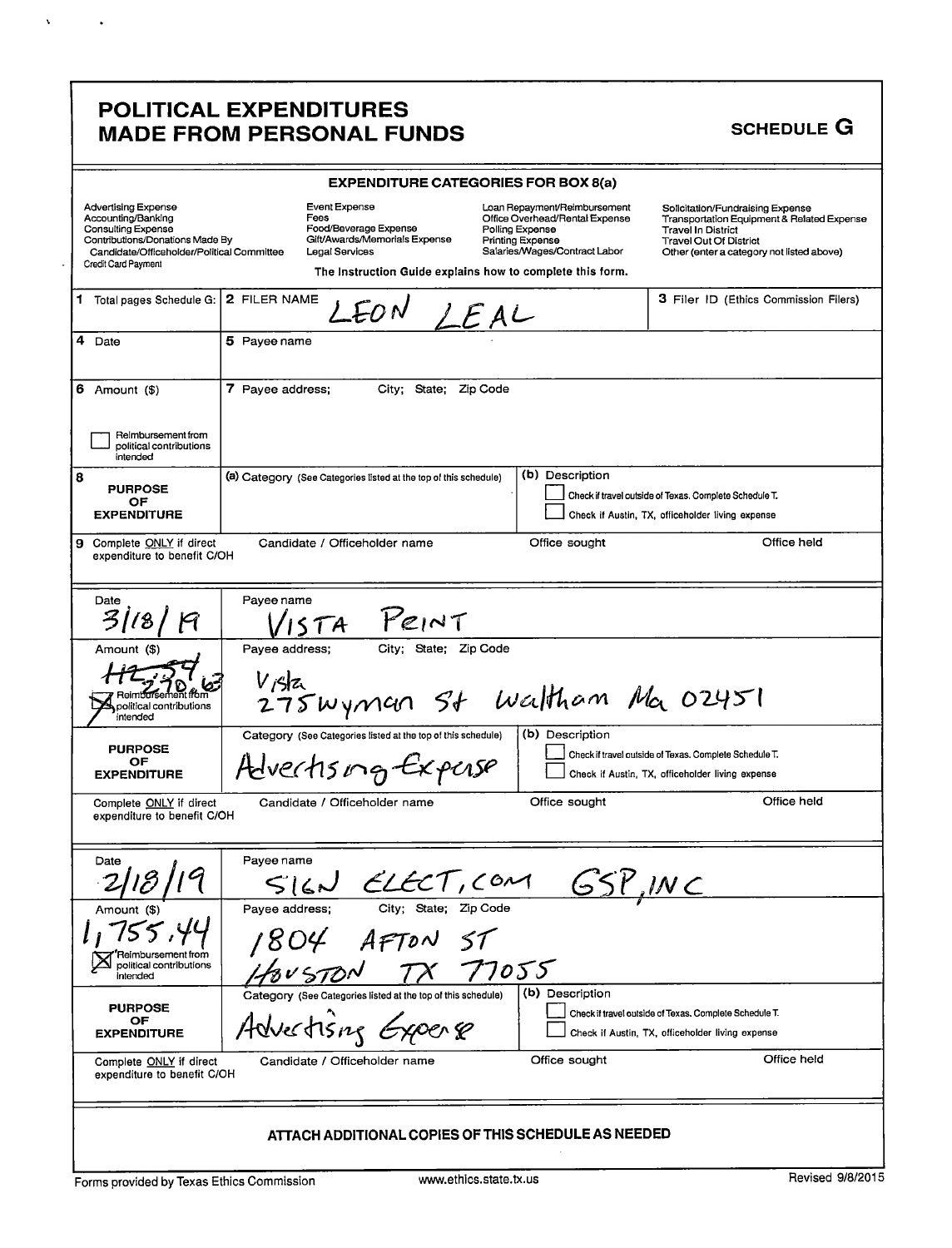|              | The Instruction Guide explains how to complete this form.                                                                                                                                                                                                                           |                               | 1 Total pages Schedule A1:            |
|--------------|-------------------------------------------------------------------------------------------------------------------------------------------------------------------------------------------------------------------------------------------------------------------------------------|-------------------------------|---------------------------------------|
| 2 FILER NAME |                                                                                                                                                                                                                                                                                     |                               | 3 Filer ID (Ethics Commission Filers) |
| 4 Date       | 5 Full name of contributor<br>6 Contributor address; City; State; Zip Code                                                                                                                                                                                                          |                               | 7 Amount of contribution (\$)         |
|              | Principal occupation / Job title (See Instructions)                                                                                                                                                                                                                                 | 9 Employer (See Instructions) |                                       |
|              |                                                                                                                                                                                                                                                                                     |                               |                                       |
| Date         | Full name of contributor                                                                                                                                                                                                                                                            |                               | Amount of contribution (\$)           |
|              | $\mathcal{A}$ . The contribution of the contribution of the contribution of the contribution of the contribution of the contribution of the contribution of the contribution of the contribution of the contribution of the contri<br>City; State; Zip Code<br>Contributor address; |                               |                                       |
|              | Principal occupation / Job title (See Instructions)                                                                                                                                                                                                                                 | Employer (See Instructions)   |                                       |
| Date         | Full name of contributor for                                                                                                                                                                                                                                                        |                               | Amount of contribution (\$)           |
|              | والمناور والمناور والمناور والمناور والمناور والمناور<br>Contributor address; City; State; Zip Code                                                                                                                                                                                 |                               |                                       |
|              | Principal occupation / Job title (See Instructions)                                                                                                                                                                                                                                 | Employer (See Instructions)   |                                       |
| Date         | Full name of contributor                                                                                                                                                                                                                                                            |                               | Amount of contribution (\$)           |
|              | Contributor address;<br>City;                                                                                                                                                                                                                                                       | State; Zip Code               |                                       |
|              | Principal occupation / Job title (See Instructions)                                                                                                                                                                                                                                 | Employer (See Instructions)   |                                       |

NONE

 $\mathbf{z} = \mathbf{z} - \mathbf{y}$ 

 $\hat{\mathbf{r}}$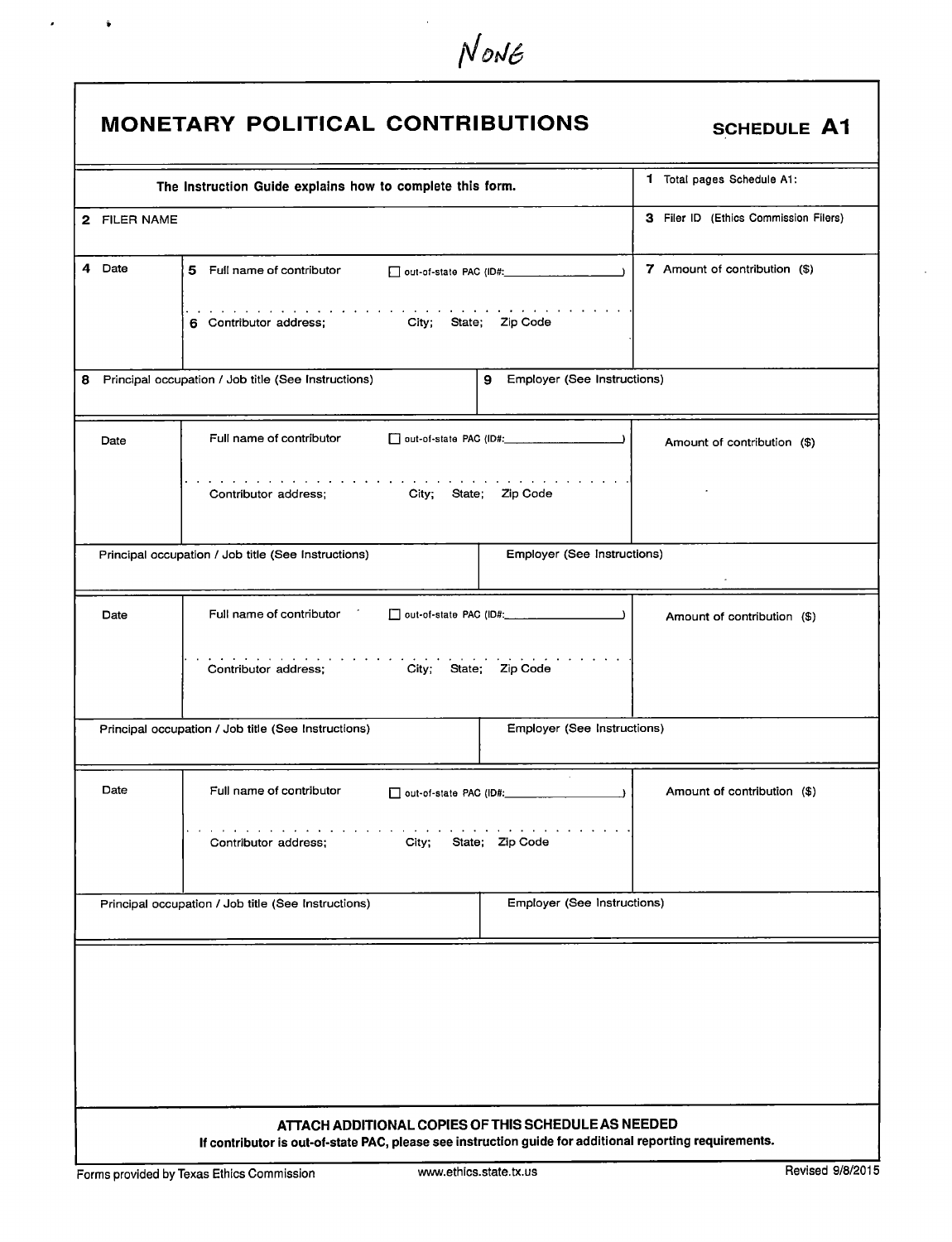|  | NONE |
|--|------|
|--|------|

|                                                                             | NON-MONETARY (IN-KIND) POLITICAL<br><b>CONTRIBUTIONS</b>                                                                                                       |    | <b>SCHEDULE A2</b>                                                                |  |
|-----------------------------------------------------------------------------|----------------------------------------------------------------------------------------------------------------------------------------------------------------|----|-----------------------------------------------------------------------------------|--|
|                                                                             | The Instruction Guide explains how to complete this form.                                                                                                      |    | 1 Total pages Schedule A2:                                                        |  |
| 2 FILER NAME                                                                |                                                                                                                                                                |    | 3 Filer ID (Ethics Commission Filers)                                             |  |
|                                                                             | 4 TOTAL OF UNITEMIZED IN-KIND POLITICAL CONTRIBUTIONS                                                                                                          |    | \$                                                                                |  |
| 5 Date<br>6 Full name of contributor<br>out-of-state PAC (ID#: 2000)        |                                                                                                                                                                |    | 8 Amount of<br>. <b>9</b> In-kind contribution<br>Contribution \$.<br>description |  |
| <b>1998</b><br><b>7</b> Contributor address; City; State; Zip Code          |                                                                                                                                                                |    | Check if travel outside of Texas. Complete Schedule T.                            |  |
|                                                                             | 10 Principal occupation / Job title (FOR NON-JUDICIAL) (See Instructions)                                                                                      | 11 | Employer (FOR NON-JUDICIAL) (See Instructions)                                    |  |
|                                                                             |                                                                                                                                                                |    |                                                                                   |  |
|                                                                             | 12 Contributor's principal occupation (FOR JUDICIAL)                                                                                                           |    | 13 Contributor's job title (FOR JUDICIAL) (See Instructions)                      |  |
|                                                                             | 14 Contributor's employer/law firm (FOR JUDICIAL)                                                                                                              |    | 15 Law firm of contributor's spouse (if any) (FOR JUDICIAL)                       |  |
| 16 If contributor is a child, law firm of parent(s) (if any) (FOR JUDICIAL) |                                                                                                                                                                |    |                                                                                   |  |
| Date                                                                        | Full name of contributor   out-of-state PAC (ID#:                                                                                                              |    | Amount of<br>In-kind contribution<br>Contribution \$.<br>description              |  |
|                                                                             | State; Zip Code<br>Contributor address:<br>City;                                                                                                               |    | Check if travel outside of Texas. Complete Schedule T.                            |  |
|                                                                             | Principal occupation / Job title (FOR NON-JUDICIAL) (See Instructions)                                                                                         |    | Employer (FOR NON-JUDICIAL) (See Instructions)                                    |  |
|                                                                             | Contributor's principal occupation (FOR JUDICIAL)                                                                                                              |    | Contributor's job title (FOR JUDICIAL) (See Instructions)                         |  |
|                                                                             | Contributor's employer/law firm (FOR JUDICIAL)                                                                                                                 |    | Law firm of contributor's spouse (if any) (FOR JUDICIAL)                          |  |
|                                                                             | If contributor is a child, law firm of parent(s) (if any) (FOR JUDICIAL)                                                                                       |    |                                                                                   |  |
|                                                                             |                                                                                                                                                                |    |                                                                                   |  |
|                                                                             |                                                                                                                                                                |    |                                                                                   |  |
|                                                                             |                                                                                                                                                                |    |                                                                                   |  |
|                                                                             |                                                                                                                                                                |    |                                                                                   |  |
|                                                                             |                                                                                                                                                                |    |                                                                                   |  |
|                                                                             |                                                                                                                                                                |    |                                                                                   |  |
|                                                                             |                                                                                                                                                                |    |                                                                                   |  |
|                                                                             |                                                                                                                                                                |    |                                                                                   |  |
|                                                                             | ATTACH ADDITIONAL COPIES OF THIS SCHEDULE AS NEEDED<br>If contributor is out-of-state PAC, please see instruction guide for additional reporting requirements. |    |                                                                                   |  |

 $\bullet$ 

Г

 $\ddot{\bullet}$ 

 $\bar{z}$ 

٦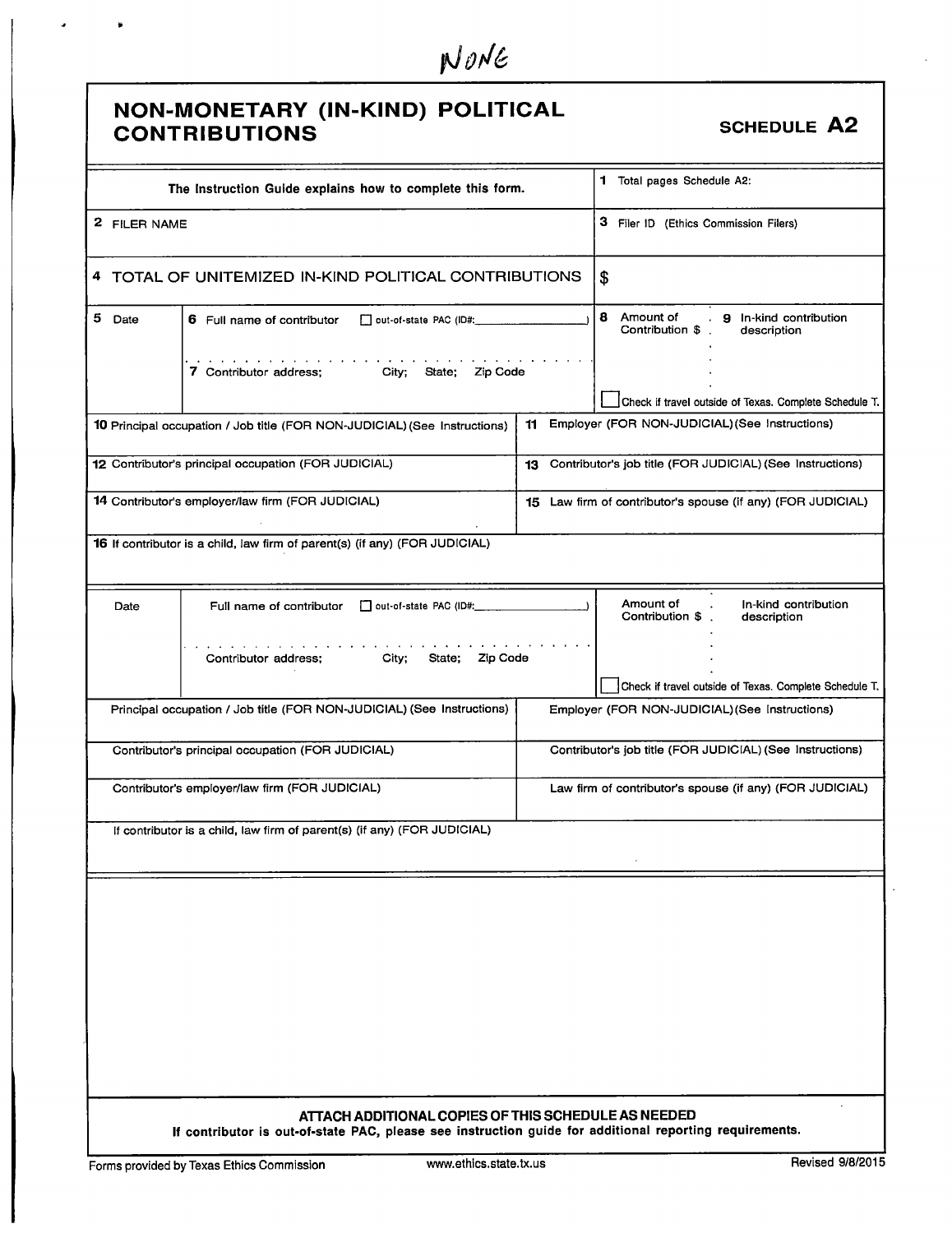|              | PLEDGED CONTRIBUTIONS                                                                                                                                                                                                                                                    |                                |                                       | <b>SCHEDULE B</b>                                      |
|--------------|--------------------------------------------------------------------------------------------------------------------------------------------------------------------------------------------------------------------------------------------------------------------------|--------------------------------|---------------------------------------|--------------------------------------------------------|
|              | The Instruction Guide explains how to complete this form.                                                                                                                                                                                                                |                                | 1 Total pages Schedule B:             |                                                        |
| 2 FILER NAME |                                                                                                                                                                                                                                                                          |                                | 3 Filer ID (Ethics Commission Filers) |                                                        |
|              | 4 TOTAL OF UNITEMIZED PLEDGES                                                                                                                                                                                                                                            |                                | \$                                    |                                                        |
| 5 Date       | 6 Full name of pledgor<br>□ out-of-state PAC (ID#: 2000)                                                                                                                                                                                                                 |                                | 8<br>Amount<br>of Pledge \$           | . 9 In-kind contribution<br>description                |
|              | a construction of the construction of the construction of the construction of the construction of the construction of the construction of the construction of the construction of the construction of the construction of the<br>7 Pledgor address; City;<br>State;      | Zip Code                       |                                       |                                                        |
|              | 10 Principal occupation / Job title (See Instructions)                                                                                                                                                                                                                   | 11 Employer (See Instructions) |                                       | Check if travel outside of Texas. Complete Schedule T. |
|              |                                                                                                                                                                                                                                                                          |                                |                                       |                                                        |
| Date         | Full name of pledgor                                                                                                                                                                                                                                                     |                                | Amount<br>of Pledge \$                | In-kind contribution<br>description                    |
|              | design a comparison of the companies of the companies of the companies of the companies of the companies of the companies of the companies of the companies of the companies of the companies of the companies of the companie<br>Piedgor address; City; State; Zip Code |                                |                                       |                                                        |
|              |                                                                                                                                                                                                                                                                          |                                |                                       | Check if travel outside of Texas. Complete Schedule T. |
|              | Principal occupation / Job title (See Instructions)                                                                                                                                                                                                                      | Employer (See Instructions)    |                                       |                                                        |
| Date         | Full name of pledgor<br>$\Box$ out-of-state PAC (ID#: _____________________                                                                                                                                                                                              |                                | Amount of<br>Pledge \$                | In-kind contribution<br>description                    |
|              | the contract of the contract of the contract of the contract of the contract of the contract of the contract of the contract of the contract of the contract of the contract of the contract of the contract of the contract o<br>City;<br>Pledgor address;<br>State;    | Zip Code                       |                                       |                                                        |
|              |                                                                                                                                                                                                                                                                          |                                |                                       | Check if travel outside of Texas. Complete Schedule T. |
|              | Principal occupation / Job title (See Instructions)                                                                                                                                                                                                                      | Employer (See Instructions)    |                                       |                                                        |
| Date         | Full name of pledgor<br>out-of-state PAC (ID#:                                                                                                                                                                                                                           |                                | Amount of<br>Pledge \$                | In-kind contribution<br>description                    |
|              | Pledgor address;<br>City;<br>State;                                                                                                                                                                                                                                      | Zip Code                       |                                       |                                                        |
|              |                                                                                                                                                                                                                                                                          |                                |                                       | Check if travel outside of Texas. Complete Schedule T. |
|              | Principal occupation / Job title (See Instructions)                                                                                                                                                                                                                      | Employer (See Instructions)    |                                       |                                                        |
|              |                                                                                                                                                                                                                                                                          |                                |                                       |                                                        |
|              | ATTACH ADDITIONAL COPIES OF THIS SCHEDULE AS NEEDED                                                                                                                                                                                                                      |                                |                                       |                                                        |
|              | If contributor is out-of-state PAC, please see instruction guide for additional reporting requirements.                                                                                                                                                                  |                                |                                       |                                                        |
|              | Forms provided by Texas Ethics Commission                                                                                                                                                                                                                                | www.ethics.state.tx.us         |                                       | Revised 9/8/2015                                       |

 $\overline{\phantom{a}}$ 

 $\cdot$ 

 $\ddot{\bullet}$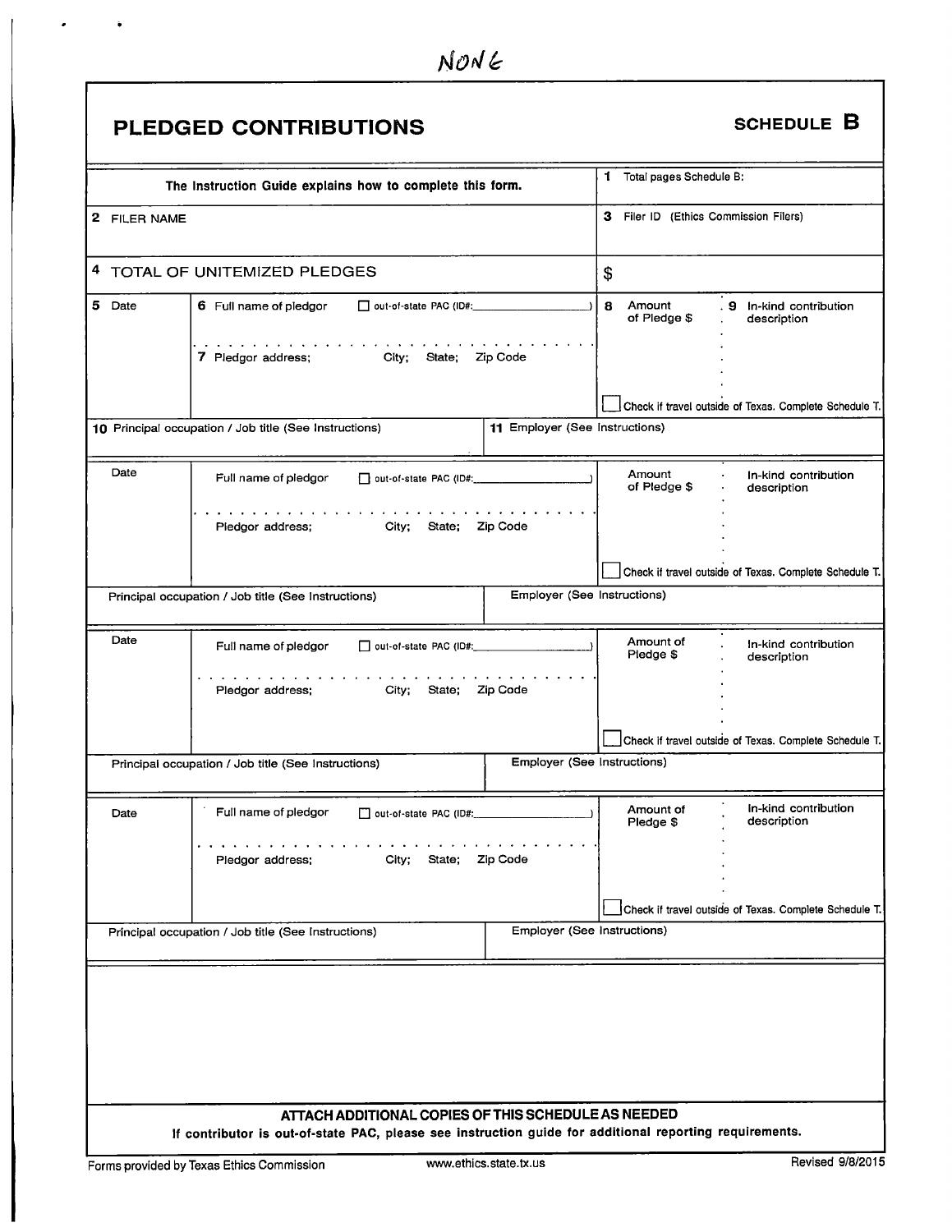$\overline{a}$ 

 $\bullet$ 

 $\ddot{\phantom{0}}$ 

| <b>LOANS</b>                                   |                                                                                                    |                                                                                        | <b>SCHEDULE E</b>                     |
|------------------------------------------------|----------------------------------------------------------------------------------------------------|----------------------------------------------------------------------------------------|---------------------------------------|
|                                                | The Instruction Guide explains how to complete this form.                                          |                                                                                        | 1 Total pages Schedule E:             |
| 2 FILER NAME                                   |                                                                                                    |                                                                                        | 3 Filer ID (Ethics Commission Filers) |
|                                                | 4 TOTAL OF UNITEMIZED LOANS                                                                        |                                                                                        | \$                                    |
| 5<br>Date of loan                              | Name of lender<br>7                                                                                |                                                                                        | 9<br>Loan Amount (\$)                 |
| 6.<br>Is lender<br>a financial<br>Institution? | 8<br>Lender address;<br>City:                                                                      | Zip Code<br>State;                                                                     | 10 Interest rate                      |
| N<br>Y                                         |                                                                                                    |                                                                                        | 11 Maturity date                      |
|                                                | 12 Principal occupation / Job title (See Instructions)                                             | 13 Employer (See Instructions)                                                         |                                       |
| 14 Description of Collateral<br>none           |                                                                                                    | 15 Check if personal funds were deposited into political<br>account (See Instructions) |                                       |
| 16 GUARANTOR<br><b>INFORMATION</b>             | 17 Name of guarantor                                                                               |                                                                                        | 19 Amount Guaranteed (\$)             |
| not applicable<br>$\Box$                       | 18 Guarantor address;<br>City;                                                                     | State;<br>Zip Code                                                                     |                                       |
|                                                | 20 Principal Occupation (See Instructions)                                                         | 21 Employer (See Instructions)                                                         |                                       |
| Date of loan                                   | Name of lender                                                                                     | □ out-of-state PAC (ID#: ___________________                                           | Loan Amount (\$)                      |
| Is lender<br>a financial                       | City;<br>Lender address;                                                                           | State;<br>Zip Code                                                                     | Interest rate                         |
| Institution?<br>Y<br>N                         |                                                                                                    |                                                                                        | Maturity date                         |
|                                                | Principal occupation / Job title (See Instructions)                                                | Employer (See Instructions)                                                            |                                       |
| Description of Collateral<br>none              |                                                                                                    | Check if personal funds were deposited into political<br>account (See Instructions)    |                                       |
| <b>GUARANTOR</b><br><b>INFORMATION</b>         | Name of guarantor                                                                                  |                                                                                        | Amount Guaranteed (\$)                |
|                                                | City;<br>Guarantor address;                                                                        | State; Zip Code                                                                        |                                       |
| not applicable                                 |                                                                                                    |                                                                                        |                                       |
|                                                | Principal Occupation (See Instructions)                                                            | Employer (See Instructions)                                                            |                                       |
|                                                | If lender is out-of-state PAC, please see instruction guide for additional reporting requirements. | ATTACH ADDITIONAL COPIES OF THIS SCHEDULE AS NEEDED                                    |                                       |
| Forms provided by Texas Ethics Commission      |                                                                                                    | www.ethics.state.tx.us                                                                 | Revised 9/8/2015                      |

 $\sim$ 

 $\mathcal{L}$ 

 $\ddot{\phantom{a}}$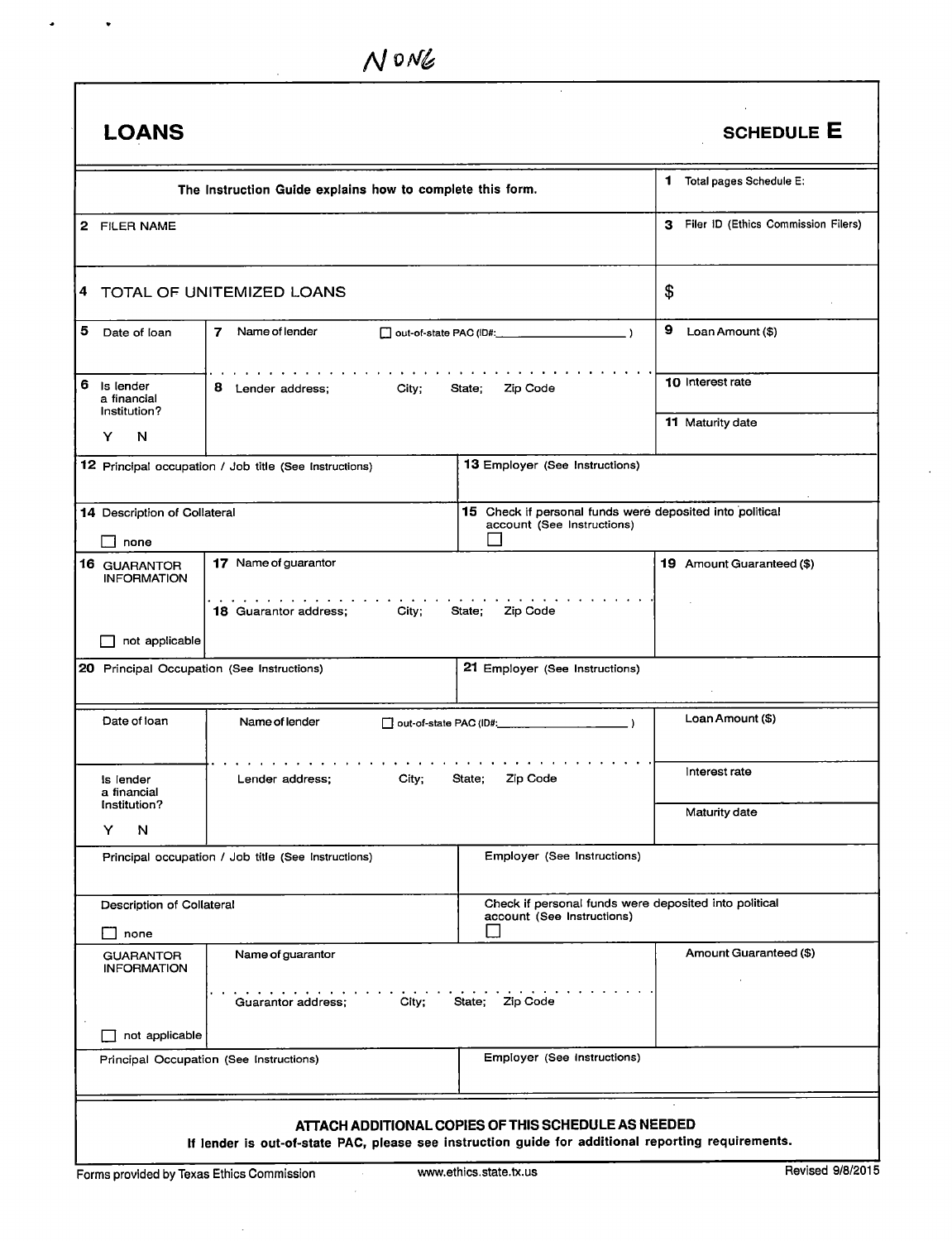### POLITICAL EXPENDITURES MADE FROM POLITICAL CONTRIBUTIONS SCHEDULE F1

J.

 $\ddot{\phantom{0}}$ 

|                                                                                                                                                                                |                  | <b>EXPENDITURE CATEGORIES FOR BOX 8(a)</b>                                                                                                                            |                                            |                                                                                                 |                                                                                                                                                                                           |
|--------------------------------------------------------------------------------------------------------------------------------------------------------------------------------|------------------|-----------------------------------------------------------------------------------------------------------------------------------------------------------------------|--------------------------------------------|-------------------------------------------------------------------------------------------------|-------------------------------------------------------------------------------------------------------------------------------------------------------------------------------------------|
| <b>Advertising Expense</b><br>Accounting/Banking<br>Consulting Expense<br>Contributions/Donations Made By<br>Candidate/Officeholder/Political Committee<br>Credit Card Payment |                  | Event Expense<br>Fees<br>Food/Beverage Expense<br>Gift/Awards/Memorials Expense<br><b>Legal Services</b><br>The Instruction Guide explains how to complete this form. | Polling Expense<br><b>Printing Expense</b> | Loan Repayment/Reimbursement<br>Office Overhead/Rental Expense<br>Salaries/Wages/Contract Labor | Solicitation/Fundraising Expense<br>Transportation Equipment & Related Expense<br><b>Travel In District</b><br><b>Travel Out Of District</b><br>Other (enter a category not listed above) |
| 1 Total pages Schedule F1: 2 FILER NAME                                                                                                                                        |                  |                                                                                                                                                                       |                                            |                                                                                                 | 3 Filer ID (Ethics Commission Filers)                                                                                                                                                     |
| 4 Date                                                                                                                                                                         | 5 Payee name     |                                                                                                                                                                       |                                            |                                                                                                 |                                                                                                                                                                                           |
| $6$ Amount $($)$                                                                                                                                                               | 7 Payee address; | City; State;                                                                                                                                                          | Zip Code                                   |                                                                                                 |                                                                                                                                                                                           |
| 8<br><b>PURPOSE</b><br>ОF<br><b>EXPENDITURE</b>                                                                                                                                |                  | (a) Category (See Categories listed at the top of this schedule)                                                                                                      |                                            | (b) Description                                                                                 | Check if travel outside of Texas. Complete Schedule T.<br>Check if Austin, TX, officeholder living expense                                                                                |
| 9 Complete ONLY if direct<br>expenditure to benefit C/OH                                                                                                                       |                  | Candidate / Officeholder name                                                                                                                                         |                                            | Office sought                                                                                   | Office held                                                                                                                                                                               |
| Date                                                                                                                                                                           | Payee name       |                                                                                                                                                                       |                                            |                                                                                                 |                                                                                                                                                                                           |
| Amount (\$)                                                                                                                                                                    | Payee address;   | City; State; Zip Code                                                                                                                                                 |                                            |                                                                                                 |                                                                                                                                                                                           |
| <b>PURPOSE</b><br>OF.<br><b>EXPENDITURE</b>                                                                                                                                    |                  | Category (See Categories listed at the top of this schedule)                                                                                                          |                                            | Description                                                                                     | Check if travel outside of Texas. Complete Schedule T.<br>Check if Austin, TX, officeholder living expense                                                                                |
| Complete ONLY if direct<br>expenditure to benefit C/OH                                                                                                                         |                  | Candidate / Officeholder name                                                                                                                                         |                                            | Office sought                                                                                   | Office held                                                                                                                                                                               |
| Date                                                                                                                                                                           | Payee name       |                                                                                                                                                                       |                                            |                                                                                                 |                                                                                                                                                                                           |
| Amount (\$)                                                                                                                                                                    | Payee address;   | City; State; Zip Code                                                                                                                                                 |                                            |                                                                                                 |                                                                                                                                                                                           |
| <b>PURPOSE</b><br>OF<br><b>EXPENDITURE</b>                                                                                                                                     |                  | Category (See Categories listed at the top of this schedule)                                                                                                          |                                            | Description                                                                                     | Check if travel outside of Texas. Complete Schedule T.<br>Check if Austin, TX, officeholder living expense                                                                                |
| Complete ONLY if direct<br>expenditure to benefit C/OH                                                                                                                         |                  | Candidate / Officeholder name                                                                                                                                         |                                            | Office sought                                                                                   | Office held                                                                                                                                                                               |
| ATTACH ADDITIONAL COPIES OF THIS SCHEDULE AS NEEDED                                                                                                                            |                  |                                                                                                                                                                       |                                            |                                                                                                 |                                                                                                                                                                                           |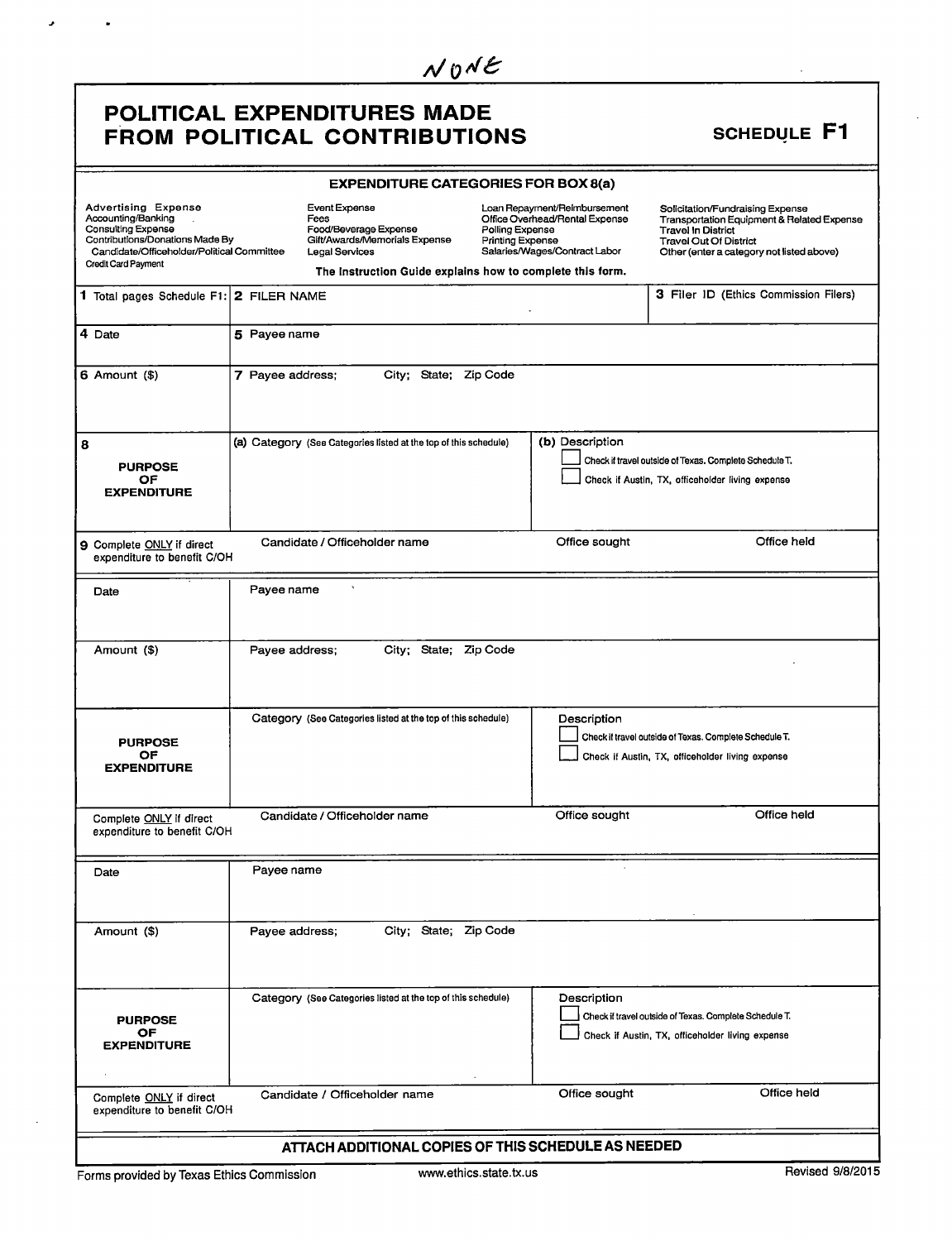|                                                                                                                                                         | <b>UNPAID INCURRED OBLIGATIONS</b>                                                                |                                                                                                                                                                                                     | <b>SCHEDULE F2</b>                                                                                                                                                                        |
|---------------------------------------------------------------------------------------------------------------------------------------------------------|---------------------------------------------------------------------------------------------------|-----------------------------------------------------------------------------------------------------------------------------------------------------------------------------------------------------|-------------------------------------------------------------------------------------------------------------------------------------------------------------------------------------------|
|                                                                                                                                                         |                                                                                                   | <b>EXPENDITURE CATEGORIES FOR BOX 10(a)</b>                                                                                                                                                         |                                                                                                                                                                                           |
| <b>Advertising Expense</b><br>Accounting/Banking<br>Consulting Expense<br>Contributions/Donations Made By<br>Candidate/Officeholder/Political Committee | Event Expense<br>Fees<br>Food/Beverage Expense<br>Gift/Awards/Memorials Expense<br>Legal Services | Loan Repayment/Reimbursement<br>Office Overhead/Rental Expense<br>Polling Expense<br>Printing Expense<br>Salaries/Wages/Contract Labor<br>The Instruction Guide explains how to complete this form. | Solicitation/Fundraising Expense<br>Transportation Equipment & Related Expense<br><b>Travel In District</b><br><b>Travel Out Of District</b><br>Other (enter a category not listed above) |
| 1 Total pages Schedule F2:                                                                                                                              | 2 FILER NAME                                                                                      |                                                                                                                                                                                                     | 3 Filer ID (Ethics Commission Filers)                                                                                                                                                     |
|                                                                                                                                                         | 4 TOTAL OF UNITEMIZED UNPAID INCURRED OBLIGATIONS                                                 |                                                                                                                                                                                                     | \$                                                                                                                                                                                        |
| 5 Date                                                                                                                                                  | 6 Payee name                                                                                      |                                                                                                                                                                                                     |                                                                                                                                                                                           |
| 7 Amount $($)$                                                                                                                                          | City; State; Zip Code<br>8 Payee address;                                                         |                                                                                                                                                                                                     |                                                                                                                                                                                           |
| 9<br><b>TYPE OF</b><br><b>EXPENDITURE</b>                                                                                                               | Political                                                                                         | Non-Political                                                                                                                                                                                       |                                                                                                                                                                                           |
| 10<br><b>PURPOSE</b><br>ОF<br><b>EXPENDITURE</b>                                                                                                        | (a) Category (See Categories listed at the top of this schedule)                                  | (b) Description                                                                                                                                                                                     | Check if travel outside of Texas. Complete Schedule T.<br>Check if Austin, TX, officeholder living expense                                                                                |
| 11 Complete ONLY if direct<br>expenditure to benefit C/OH                                                                                               | Candidate / Officeholder name                                                                     | Office sought                                                                                                                                                                                       | Office held                                                                                                                                                                               |
| Date                                                                                                                                                    | Payee name                                                                                        |                                                                                                                                                                                                     |                                                                                                                                                                                           |
| Amount (\$)                                                                                                                                             | City; State; Zip Code<br>Payee address;                                                           |                                                                                                                                                                                                     |                                                                                                                                                                                           |
| <b>TYPE OF</b><br><b>EXPENDITURE</b>                                                                                                                    | Political                                                                                         | Non-Political                                                                                                                                                                                       |                                                                                                                                                                                           |
| <b>PURPOSE</b><br>OF.<br><b>EXPENDITURE</b>                                                                                                             | Category (See Categories listed at the top of this schedule)                                      | Description                                                                                                                                                                                         | Check if travel outside of Texas. Complete Schedule T.<br>Check if Austin, TX, officeholder living expense                                                                                |
| Complete ONLY if direct<br>expenditure to benefit C/OH                                                                                                  | Candidate / Officeholder name                                                                     | Office sought                                                                                                                                                                                       | Office held                                                                                                                                                                               |
|                                                                                                                                                         |                                                                                                   |                                                                                                                                                                                                     |                                                                                                                                                                                           |
|                                                                                                                                                         | ATTACH ADDITIONAL COPIES OF THIS SCHEDULE AS NEEDED                                               |                                                                                                                                                                                                     |                                                                                                                                                                                           |
| Forms provided by Texas Ethics Commission                                                                                                               |                                                                                                   | www.ethics.state.tx.us                                                                                                                                                                              | Revised 9/8/2015                                                                                                                                                                          |

 $\mathbf{v}^{(i)}$  and  $\mathbf{v}^{(i)}$ 

 $\sim 10^6$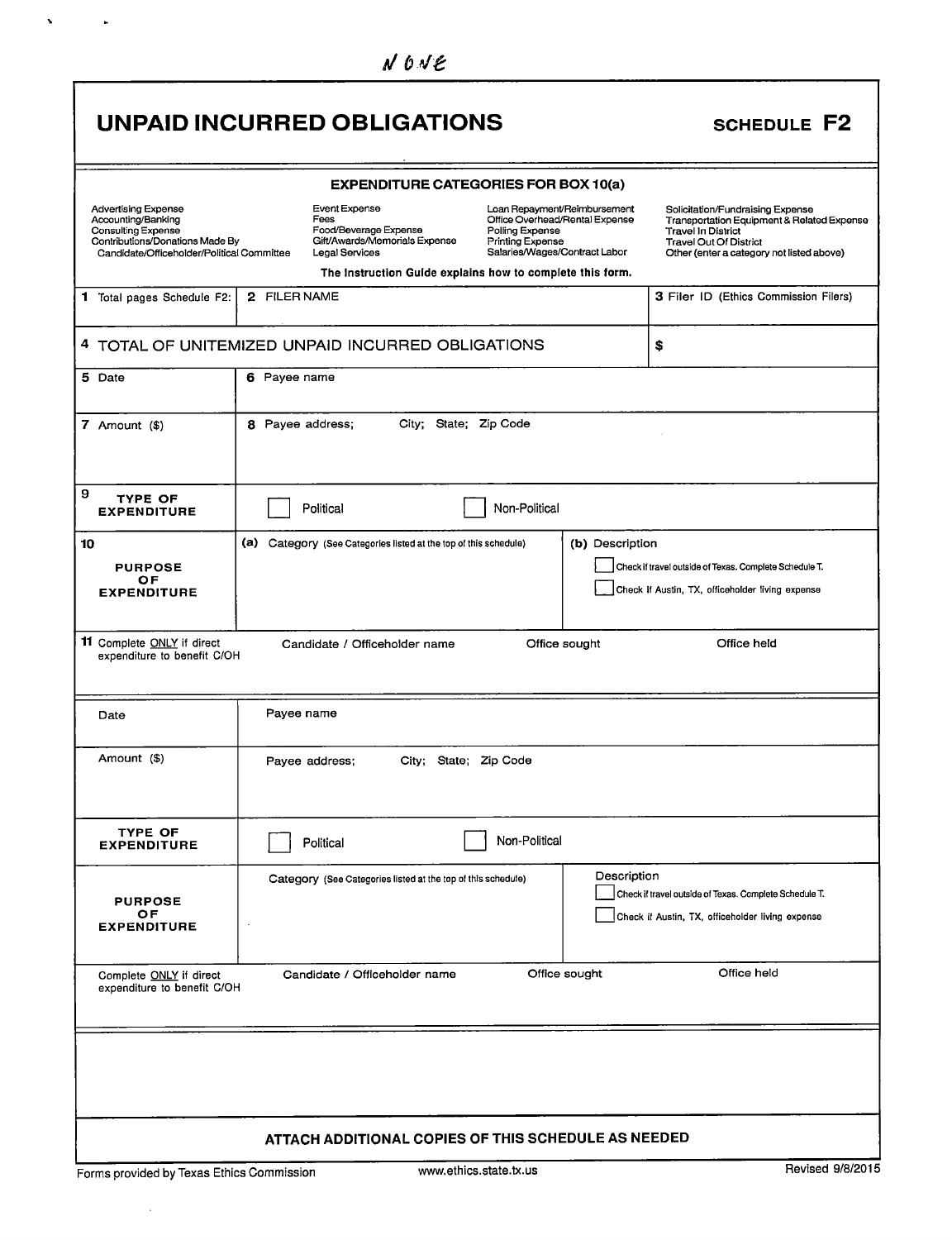$N$  on  $U$ 

### PURCHASE OF INVESTMENTS MADE FROM POLITICAL CONTRIBUTIONS SCHEDULE F3

 $\hat{\mathbf{v}}$ 

 $\ddot{\phantom{a}}$ 

|              | The Instruction Guide explains how to complete this form.       | 1 Total pages Schedule F3:            |
|--------------|-----------------------------------------------------------------|---------------------------------------|
| 2 FILER NAME |                                                                 | 3 Filer ID (Ethics Commission Filers) |
| 4 Date       | 5 Name of person from whom investment is purchased              |                                       |
|              | 6 Address of person from whom investment is purchased;<br>City; | Zip Code<br>State;                    |
|              | 7 Description of investment                                     |                                       |
|              | 8 Amount of investment (\$)                                     |                                       |
| Date         | Name of person from whom investment is purchased                |                                       |
|              | City;<br>Address of person from whom investment is purchased;   | Zip Code<br>State;                    |
|              | Description of investment                                       |                                       |
|              | Amount of investment (\$)<br>$\mathcal{A}^{\mathcal{A}}$ , and  | $\sigma_{\rm{max}}=0.1$               |
|              | $\sim$                                                          |                                       |
|              | ATTACH ADDITIONAL COPIES OF THIS SCHEDULE AS NEEDED             |                                       |

Forms provided by Texas Ethics Commission www.ethics.state.tx.us Revised 9/8/2015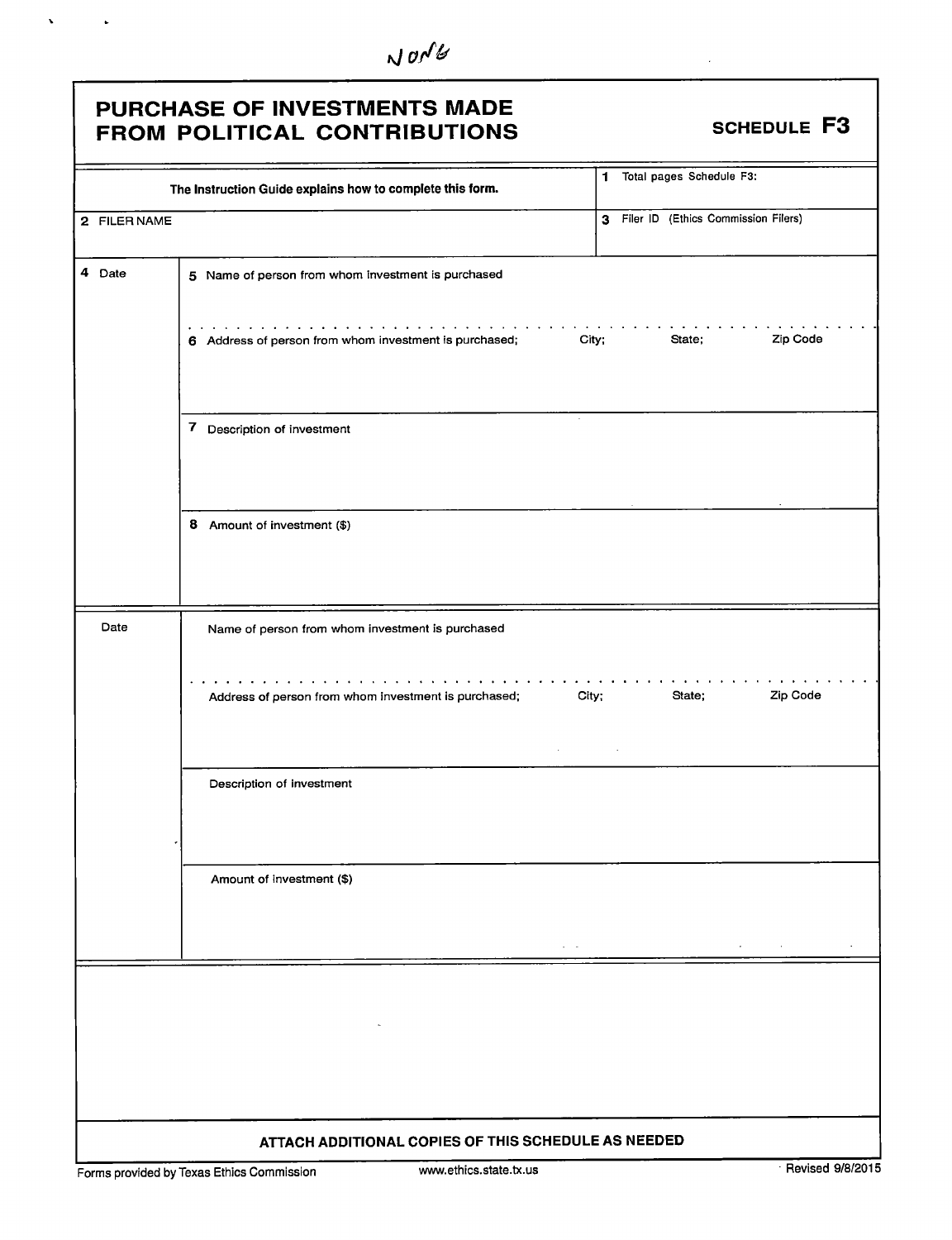|                                                                                                                                                         | NONE<br><b>EXPENDITURES MADE BY CREDIT CARD</b>                                                                                                                                                                                                                                                          | <b>SCHEDULE F4</b>                                                                                                                                                                        |
|---------------------------------------------------------------------------------------------------------------------------------------------------------|----------------------------------------------------------------------------------------------------------------------------------------------------------------------------------------------------------------------------------------------------------------------------------------------------------|-------------------------------------------------------------------------------------------------------------------------------------------------------------------------------------------|
|                                                                                                                                                         | <b>EXPENDITURE CATEGORIES FOR BOX 10(a)</b>                                                                                                                                                                                                                                                              |                                                                                                                                                                                           |
| <b>Advertising Expense</b><br>Accounting/Banking<br>Consulting Expense<br>Contributions/Donations Made By<br>Candidate/Officeholder/Political Committee | Event Expense<br>Loan Repayment/Reimbursement<br>Fees<br>Office Overhead/Rental Expense<br>Food/Beverage Expense<br>Polling Expense<br>Gift/Awards/Memorials Expense<br>Printing Expense<br>Salaries/Wages/Contract Labor<br>Legal Services<br>The Instruction Guide explains how to complete this form. | Solicitation/Fundraising Expense<br>Transportation Equipment & Related Expense<br><b>Travel In District</b><br><b>Travel Out Of District</b><br>Other (enter a category not listed above) |
| 1 Total pages Schedule F4:                                                                                                                              | 2 FILER NAME<br>LEAL                                                                                                                                                                                                                                                                                     | 3 Filer ID (Ethics Commission Filers)                                                                                                                                                     |
|                                                                                                                                                         | 4 TOTAL OF UNITEMIZED EXPENDITURES CHARGED TO A CREDIT CARD                                                                                                                                                                                                                                              | \$                                                                                                                                                                                        |
| 5 Date                                                                                                                                                  | 6 Payee name                                                                                                                                                                                                                                                                                             |                                                                                                                                                                                           |
| 7 Amount (\$)                                                                                                                                           | City; State; Zip Code<br>8 Payee address;                                                                                                                                                                                                                                                                |                                                                                                                                                                                           |
| 9<br><b>TYPE OF</b><br><b>EXPENDITURE</b>                                                                                                               | Political<br>Non-Political                                                                                                                                                                                                                                                                               |                                                                                                                                                                                           |
| 10<br><b>PURPOSE</b><br>ОF<br><b>EXPENDITURE</b>                                                                                                        | (a) Category (See Categories listed at the top of this schedule)<br>(b) Description                                                                                                                                                                                                                      | Check if travel outside of Texas. Complete Schedule T.<br>Check if Austin, TX, officeholder living expense                                                                                |
| 11 Complete ONLY if direct<br>expenditure to benefit C/OH                                                                                               | Office sought<br>Candidate / Officeholder name                                                                                                                                                                                                                                                           | Office held                                                                                                                                                                               |
| Date                                                                                                                                                    | Payee name                                                                                                                                                                                                                                                                                               |                                                                                                                                                                                           |
| Amount (\$)                                                                                                                                             | City; State; Zip Code<br>Payee address;                                                                                                                                                                                                                                                                  |                                                                                                                                                                                           |
| TYPE OF<br><b>EXPENDITURE</b>                                                                                                                           | Non-Political<br>Political                                                                                                                                                                                                                                                                               |                                                                                                                                                                                           |
| <b>PURPOSE</b><br>ОF<br><b>EXPENDITURE</b>                                                                                                              | Description<br>Category (See Categories listed at the top of this schedule)                                                                                                                                                                                                                              | Check if travel outside of Texas. Complete Schedule T.<br>Check if Austin, TX, officeholder living expense                                                                                |
| Complete ONLY if direct<br>expenditure to benefit C/OH                                                                                                  | Office sought<br>Candidate / Officeholder name                                                                                                                                                                                                                                                           | Office held                                                                                                                                                                               |
|                                                                                                                                                         |                                                                                                                                                                                                                                                                                                          |                                                                                                                                                                                           |
|                                                                                                                                                         | ATTACH ADDITIONAL COPIES OF THIS SCHEDULE AS NEEDED                                                                                                                                                                                                                                                      |                                                                                                                                                                                           |

 $\mathbf{X}^{(t)}$  and  $\mathbf{X}^{(t)}$ 

 $\sim 10^{-1}$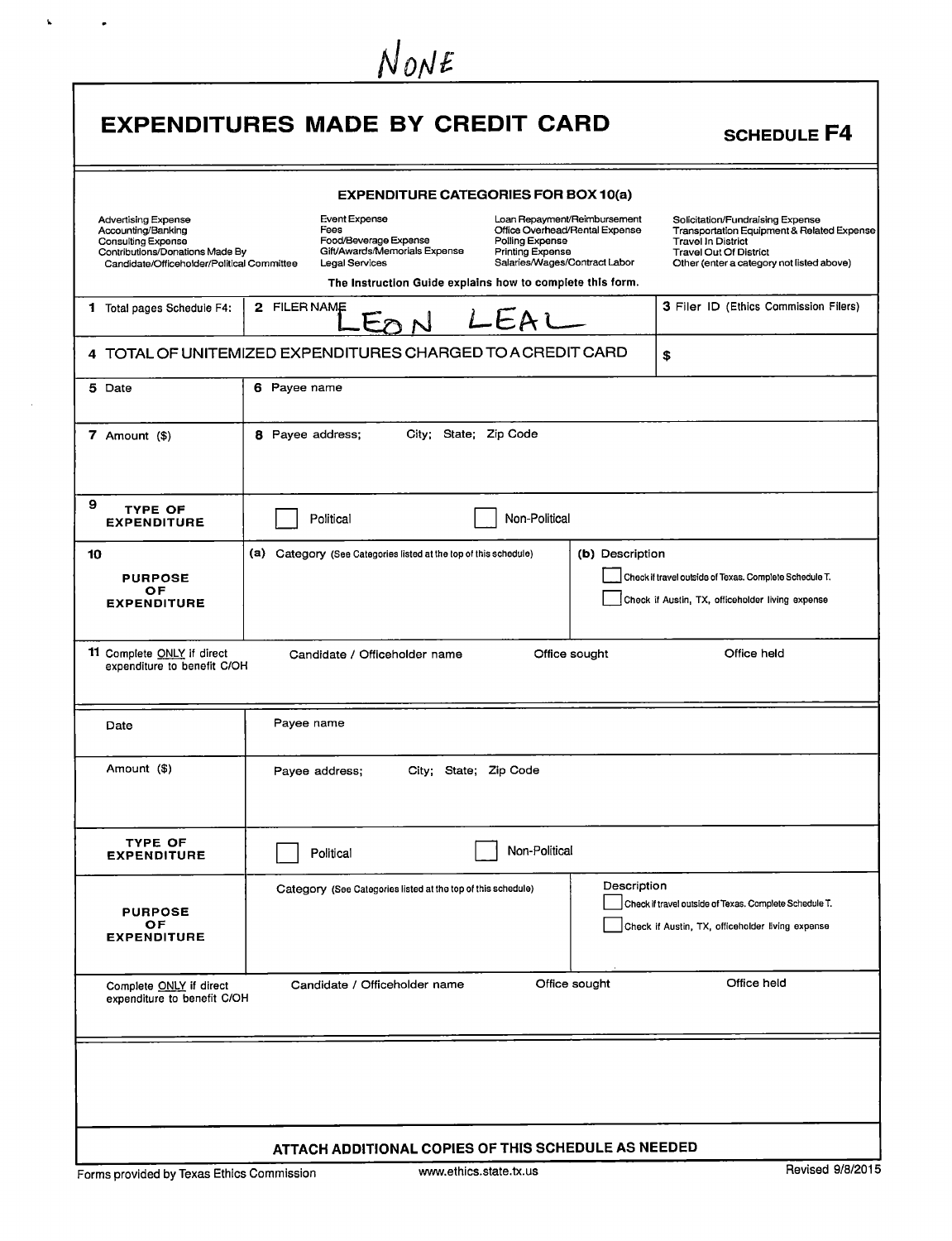| $N_{0}$ NG                                                                                                                                                                     |                           |                                                                                                                                                                |                                     |                                                                                                 |                                                                                                            |                                                                                         |
|--------------------------------------------------------------------------------------------------------------------------------------------------------------------------------|---------------------------|----------------------------------------------------------------------------------------------------------------------------------------------------------------|-------------------------------------|-------------------------------------------------------------------------------------------------|------------------------------------------------------------------------------------------------------------|-----------------------------------------------------------------------------------------|
|                                                                                                                                                                                |                           | <b>PAYMENT MADE FROM POLITICAL</b><br><b>CONTRIBUTIONS TO A BUSINESS OF C/OH</b>                                                                               |                                     |                                                                                                 |                                                                                                            | <b>SCHEDULE H</b>                                                                       |
|                                                                                                                                                                                |                           | <b>EXPENDITURE CATEGORIES FOR BOX 8(a)</b>                                                                                                                     |                                     |                                                                                                 |                                                                                                            |                                                                                         |
| <b>Advertising Expense</b><br>Accounting/Banking<br>Consulting Expense<br>Contributions/Donations Made By<br>Candidate/Officeholder/Political Committee<br>Credit Card Payment |                           | Event Expense<br>Fees<br>Food/Beverage Expense<br>Gift/Awards/Memorials Expense<br>Legal Services<br>The Instruction Guide explains how to complete this form. | Polling Expense<br>Printing Expense | Loan Repayment/Reimbursement<br>Office Overhead/Rental Expense<br>Salaries/Wages/Contract Labor | Solicitation/Fundraising Expense<br><b>Travel In District</b><br><b>Travel Out Of District</b>             | Transportation Equipment & Related Expense<br>Other (enter a category not listed above) |
| 1 Total pages Schedule H:                                                                                                                                                      | 2 FILER NAME              |                                                                                                                                                                |                                     |                                                                                                 |                                                                                                            | 3 Filer ID (Ethics Commission Filers)                                                   |
| 4 Date                                                                                                                                                                         | 5<br><b>Business name</b> |                                                                                                                                                                |                                     |                                                                                                 |                                                                                                            |                                                                                         |
| $6$ Amount $($)$                                                                                                                                                               | 7                         | Business address;<br>City: State: Zip Code                                                                                                                     |                                     |                                                                                                 |                                                                                                            |                                                                                         |
| 8<br><b>PURPOSE</b><br>OF.<br><b>EXPENDITURE</b>                                                                                                                               |                           | (a) Category (See Categories listed at the top of this schedule) (b) Description                                                                               |                                     |                                                                                                 | Check if travel outside of Texas. Complete Schedule T.<br>Check if Austin, TX, officeholder living expense |                                                                                         |
| 9 Complete ONLY if direct<br>expenditure to benefit C/OH                                                                                                                       |                           | Candidate / Officeholder name                                                                                                                                  |                                     | Office sought                                                                                   |                                                                                                            | Office held                                                                             |
| Date                                                                                                                                                                           | Business name             |                                                                                                                                                                |                                     |                                                                                                 |                                                                                                            |                                                                                         |
| Amount (\$)                                                                                                                                                                    |                           | City; State; Zip Code<br>Business address;                                                                                                                     |                                     |                                                                                                 |                                                                                                            |                                                                                         |
| <b>PURPOSE</b><br>ОF<br><b>EXPENDITURE</b>                                                                                                                                     |                           | Category (See Categories listed at the top of this schedule)                                                                                                   |                                     | Description                                                                                     | Check if travel outside of Texas. Complete Schedule T.<br>Check if Austin, TX, officeholder living expense |                                                                                         |
| Complete ONLY if direct<br>expenditure to benefit C/OH                                                                                                                         |                           | Candidate / Officeholder name                                                                                                                                  |                                     | Office sought                                                                                   |                                                                                                            | Office held                                                                             |
| Date                                                                                                                                                                           | <b>Business name</b>      |                                                                                                                                                                |                                     |                                                                                                 |                                                                                                            |                                                                                         |
| Amount (\$)                                                                                                                                                                    |                           | City; State; Zip Code<br>Business address;                                                                                                                     |                                     |                                                                                                 |                                                                                                            |                                                                                         |
| <b>PURPOSE</b><br>ОF<br><b>EXPENDITURE</b>                                                                                                                                     |                           | Category (See Categories listed at the top of this schedule)                                                                                                   |                                     | Description                                                                                     | Check if travel outside of Texas. Complete Schedule T.<br>Check if Austin, TX, officeholder living expense |                                                                                         |
| Complete ONLY if direct<br>expenditure to benefit C/OH                                                                                                                         |                           | Candidate / Officeholder name                                                                                                                                  |                                     | Office sought                                                                                   |                                                                                                            | Office held                                                                             |
|                                                                                                                                                                                |                           | ATTACH ADDITIONAL COPIES OF THIS SCHEDULE AS NEEDED                                                                                                            |                                     |                                                                                                 |                                                                                                            |                                                                                         |

 $\mathbf{V} = \left\{ \begin{array}{ll} \mathbf{V} & \mathbf{V} \\ \mathbf{V} & \mathbf{V} \end{array} \right.$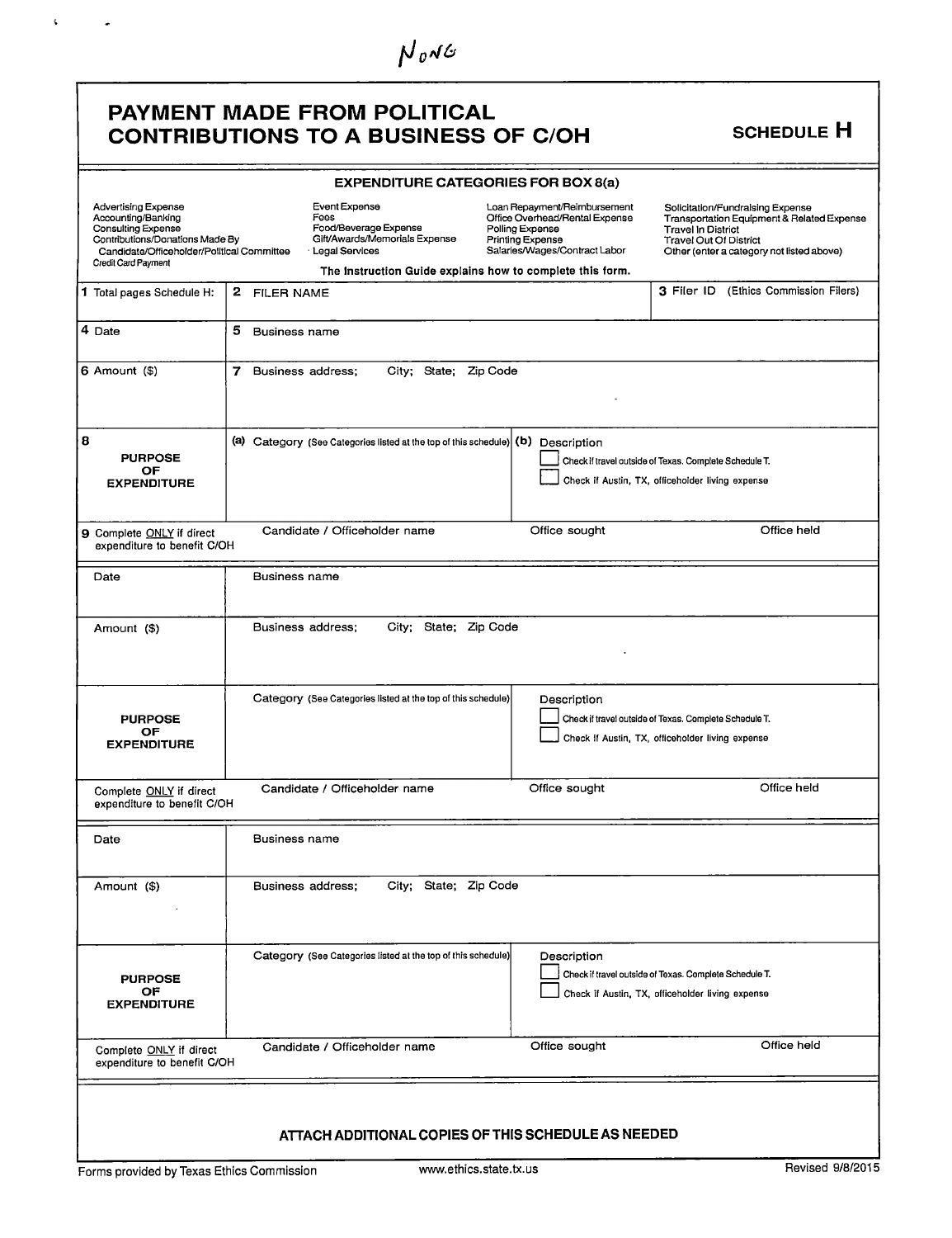#### **NON-POLITICAL EXPENDITURES** MADE FROM POLITICAL CONTRIBUTIONS SCHEDULE I

<sup>Y</sup> r

|                                                 | The Instruction Guide explains how to complete this form.                  |                                                                               |
|-------------------------------------------------|----------------------------------------------------------------------------|-------------------------------------------------------------------------------|
| 1 Total pages Schedule I:                       | 2 FILER NAME                                                               | 3 Filer ID (Ethics Commission Filers)                                         |
| 4 Date                                          | 5 Payee name                                                               |                                                                               |
| $6$ Amount $($)$                                | 7 Payee address;<br>City; State; Zip Code                                  |                                                                               |
| 8<br><b>PURPOSE</b><br>OF<br><b>EXPENDITURE</b> | (a) Category (See instructions for examples of acceptable<br>categories.)  | (b) Description (See instructions regarding type of information<br>required.) |
| Date                                            | Payee name                                                                 | ÷.                                                                            |
| Amount (\$)                                     | Payee address;<br>City; State; Zip Code                                    |                                                                               |
| <b>PURPOSE</b><br>OF<br><b>EXPENDITURE</b>      | Category (See instructions for examples of acceptable<br>categories.)      | Description (See instructions regarding type of information<br>required.)     |
| Date                                            | Payee name                                                                 |                                                                               |
| Amount (\$)                                     | City; State; Zip Code<br>Payee address;                                    |                                                                               |
| <b>PURPOSE</b><br>ОF<br><b>EXPENDITURE</b>      | Category (See instructions for examples of acceptable<br>categories.)<br>¥ | Description (See instructions regarding type of information<br>required.)     |
| Date                                            | Payee name                                                                 |                                                                               |
| Amount (\$)<br>$\epsilon$                       | City; State; Zip Code<br>Payee address;                                    |                                                                               |
| <b>PURPOSE</b><br>OF.<br><b>EXPENDITURE</b>     | Category (See instructions for examples of acceptable<br>categories.)      | Description (See instructions regarding type of information<br>required.)     |
|                                                 | ATTACH ADDITIONAL COPIES OF THIS SCHEDULE AS NEEDED                        |                                                                               |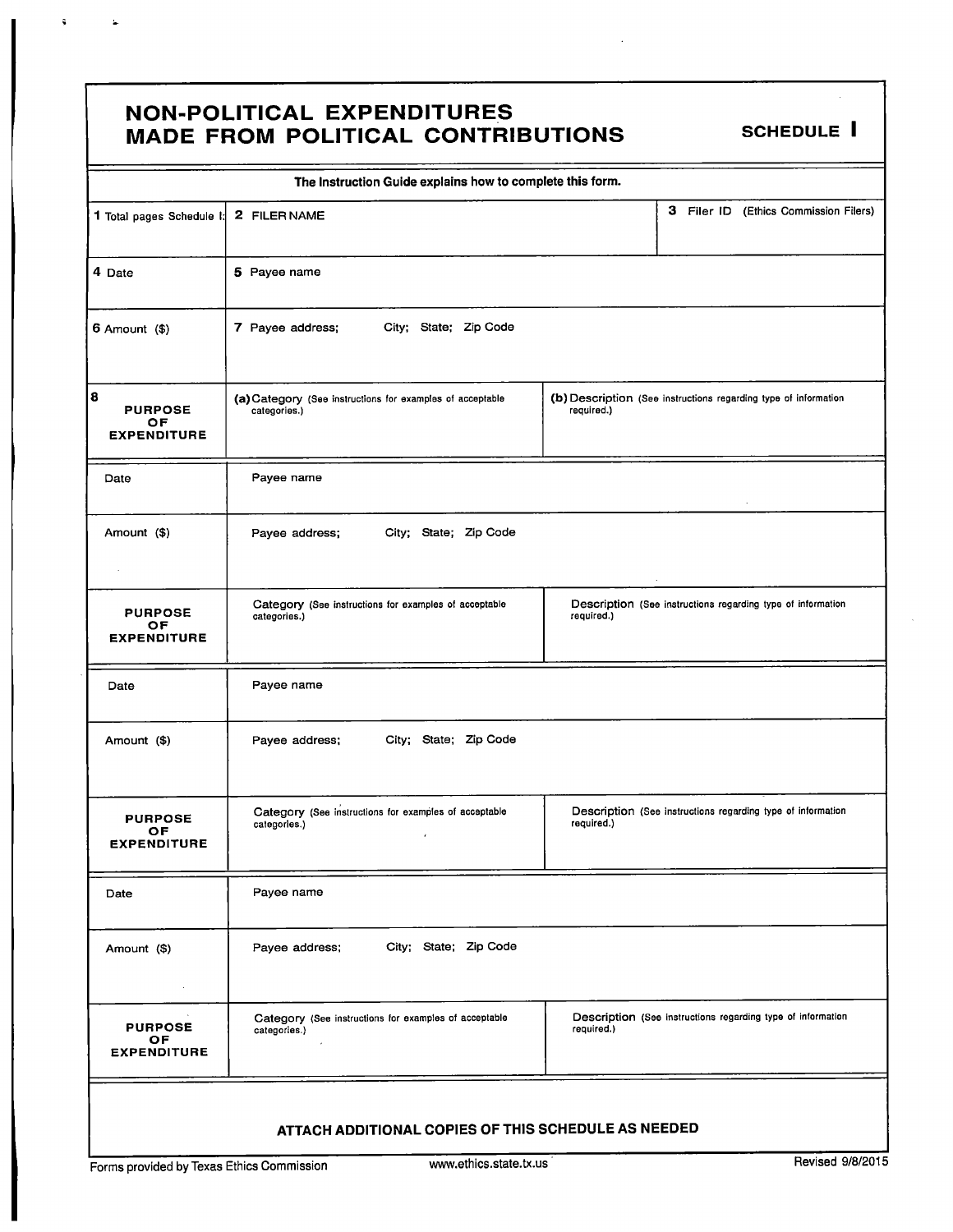#### INTEREST, CREDITS, GAINS, REFUNDS, AND CONTRIBUTIONS RETURNED TO FILER SCHEDULE K

 $\mathcal{A}^{\text{max}}_{\text{max}}$  , where  $\mathcal{A}^{\text{max}}_{\text{max}}$ 

|                                                     | The Instruction Guide explains how to complete this form.                                                               | Total pages Schedule K:<br>1                      |  |
|-----------------------------------------------------|-------------------------------------------------------------------------------------------------------------------------|---------------------------------------------------|--|
| 2 FILER NAME                                        |                                                                                                                         | 3 Filer ID (Ethics Commission Filers)             |  |
| 4<br>Date                                           | 5 Name of person from whom amount is received                                                                           | 8<br>Amount (\$)                                  |  |
|                                                     | the contract of the contract of the contract of<br>6 Address of person from whom amount is received;<br>City;<br>State; | Zip Code                                          |  |
|                                                     | 7 Purpose for which amount is received                                                                                  | Check if political contribution returned to filer |  |
| Date                                                | Name of person from whom amount is received                                                                             | Amount (\$)                                       |  |
|                                                     | Address of person from whom amount is received;<br>City;<br>State:                                                      | Zip Code                                          |  |
|                                                     | Purpose for which amount is received                                                                                    | Check if political contribution returned to filer |  |
| Date                                                | Name of person from whom amount is received                                                                             | Amount (\$)                                       |  |
|                                                     | Address of person from whom amount is received;<br>City;<br>State;                                                      | Zip Code                                          |  |
|                                                     | Purpose for which amount is received                                                                                    | Check if political contribution returned to filer |  |
| Date                                                | Name of person from whom amount is received                                                                             | Amount (\$)                                       |  |
|                                                     | and a series of the control of the<br>Address of person from whom amount is received;<br>City;<br>State:                | Zip Code                                          |  |
|                                                     | Purpose for which amount is received                                                                                    | Check if political contribution returned to filer |  |
| ATTACH ADDITIONAL COPIES OF THIS SCHEDULE AS NEEDED |                                                                                                                         |                                                   |  |
|                                                     | www.ethics.state.tx.us<br>Forms provided by Texas Ethics Commission                                                     | Revised 9/8/2015                                  |  |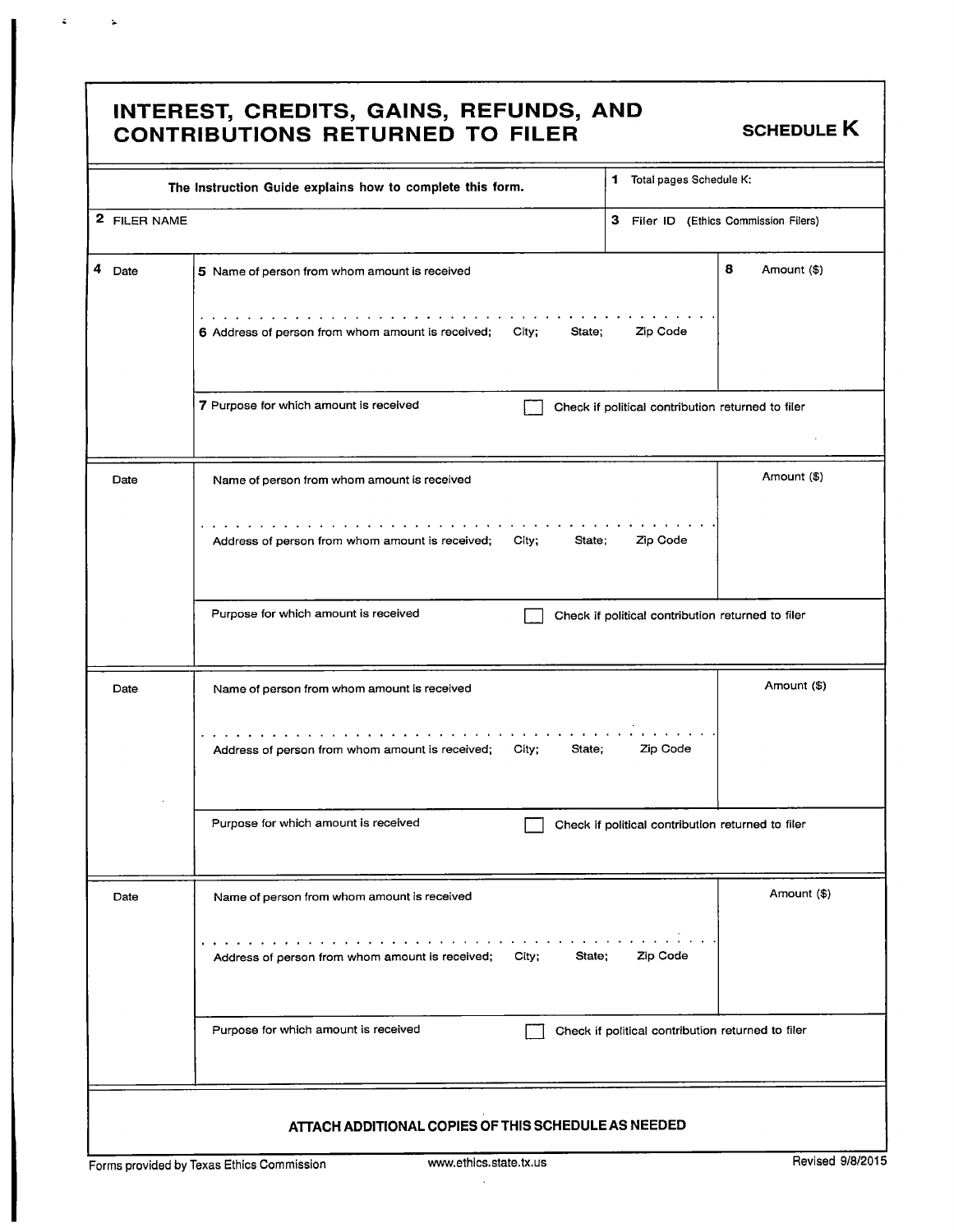#### IN- KIND CONTRIBUTIONS OR POLITICAL EXPENDITURES FOR TRAVEL OUTSIDE OF TEXAS SCHEDULE T

 $\hat{\mathbf{z}}$ 

 $\sim$ 

| The Instruction Guide explains how to complete this form.                 |                                                                                                      |                                                                           |                         | 1 Total pages Schedule T:                                                    |  |
|---------------------------------------------------------------------------|------------------------------------------------------------------------------------------------------|---------------------------------------------------------------------------|-------------------------|------------------------------------------------------------------------------|--|
| 2 FILER NAME                                                              |                                                                                                      |                                                                           |                         | 3 Filer ID (Ethics Commission Filers)                                        |  |
|                                                                           | 4 Name of Contributor / Corporation or Labor Organization / Pledgor / Payee                          |                                                                           |                         |                                                                              |  |
| 5 Contribution / Expenditure reported on:                                 |                                                                                                      |                                                                           |                         |                                                                              |  |
| Schedule A2                                                               | Schedule D<br>Schedule B<br>Schedule C2<br>Schedule B(J)                                             |                                                                           |                         | Schedule F1                                                                  |  |
| Schedule F <sub>2</sub>                                                   | Schedule H<br>Schedule COH-UC<br>Schedule B-SS<br>Schedule G<br>Schedule F4                          |                                                                           |                         |                                                                              |  |
| 6 Dates of travel                                                         | 7 Name of person(s) traveling                                                                        |                                                                           |                         |                                                                              |  |
|                                                                           | 8 Departure city or name of departure location                                                       |                                                                           |                         |                                                                              |  |
|                                                                           | 9 Destination city or name of destination location                                                   |                                                                           |                         |                                                                              |  |
| 10 Means of transportation                                                |                                                                                                      |                                                                           |                         | 11 Purpose of travel (including name of conference, seminar, or other event) |  |
|                                                                           |                                                                                                      | Name of Contributor / Corporation or Labor Organization / Pledgor / Payee |                         |                                                                              |  |
| Contribution / Expenditure reported on:                                   |                                                                                                      |                                                                           |                         |                                                                              |  |
| Schedule A2                                                               | Schedule B                                                                                           | $\Box$ Schedule B(J)                                                      | Schedule C <sub>2</sub> | Schedule D<br>Schedule F1                                                    |  |
| Schedule F2                                                               | Schedule F4                                                                                          | Schedule G                                                                | Schedule H              | Schedule COH-UC<br>Schedule B-SS                                             |  |
| Dates of travel                                                           | Name of person(s) traveling                                                                          |                                                                           |                         |                                                                              |  |
|                                                                           | Departure city or name of departure location                                                         |                                                                           |                         |                                                                              |  |
|                                                                           |                                                                                                      | Destination city or name of destination location                          |                         |                                                                              |  |
|                                                                           | Purpose of travel (including name of conference, seminar, or other event)<br>Means of transportation |                                                                           |                         |                                                                              |  |
| Name of Contributor / Corporation or Labor Organization / Pledgor / Payee |                                                                                                      |                                                                           |                         |                                                                              |  |
| Contribution / Expenditure reported on:                                   |                                                                                                      |                                                                           |                         |                                                                              |  |
| Schedule A2                                                               | Schedule B                                                                                           | Schedule B(J)                                                             | Schedule C <sub>2</sub> | Schedule D<br>Schedule F1                                                    |  |
| Schedule F2                                                               | Schedule F4                                                                                          | Schedule G                                                                | Schedule H              | Schedule COH-UC<br>Schedule B-SS                                             |  |
| Name of person(s) traveling<br>Dates of travel                            |                                                                                                      |                                                                           |                         |                                                                              |  |
|                                                                           | Departure city or name of departure location                                                         |                                                                           |                         |                                                                              |  |
|                                                                           | Destination city or name of destination location                                                     |                                                                           |                         |                                                                              |  |
| Means of transportation                                                   |                                                                                                      |                                                                           |                         | Purpose of travel (including name of conference, seminar, or other event)    |  |
|                                                                           |                                                                                                      |                                                                           |                         |                                                                              |  |
|                                                                           |                                                                                                      | ATTACH ADDITIONAL COPIES OF THIS SCHEDULE AS NEEDED                       |                         | Revised 9/8/2015                                                             |  |
| Forms provided by Texas Ethics Commission                                 |                                                                                                      |                                                                           | www.ethics.state.tx.us  |                                                                              |  |